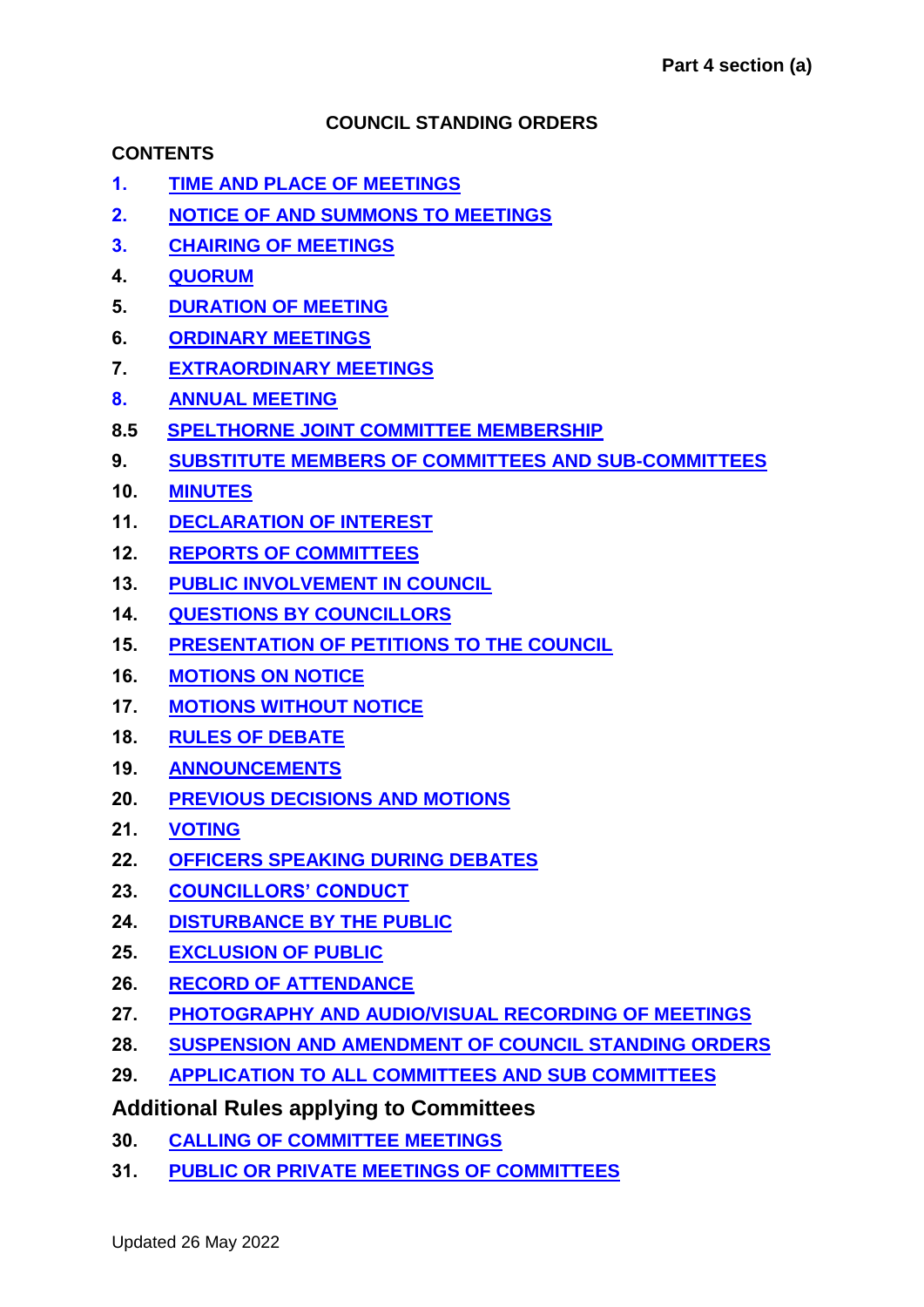- **32. [HOW ARE COMMITTEE DECISIONS TAKEN?](#page-18-0)**
- **33. [WHO PRESIDES AT A COMMITTEE MEETING](#page-19-0)**
- **34. [BUSINESS TO BE TRANSACTED AT A COMMITTEE](#page-19-1) MEETING**
- **35. [ATTENDANCE OF ELECTED MEMBERS NOT APPOINTED TO A](#page-20-0) [PARTICULAR COMMITTEE](#page-20-0) OR SUB-COMMITTEE**
- **36. ATTENDANCE BY OTHERS [AT A COMMITTEE MEETING](#page-20-1)**
- **37. [APPOINTMENT OF SUB-COMMITTEE](#page-20-2)**
- **38. [DURATION OF COMMITTEE AND SUB-COMMITTEE MEETINGS](#page-20-3)**
- **39. PUBLIC PARTICIPATION [IN COMMITTEE AND SUB-COMMITTEE](#page-21-0)  [MEETINGS](#page-21-0)**
- **40. PLANNING COMMITTEE – [SPEAKING BY THE PUBLIC AND WARD](#page-21-1)  [COUNCILLORS](#page-21-1)**
- **41. LICENSING COMMITTEE – [SPEAKING BY WARD COUNCILLORS](#page-22-0)**
- **42. AUDIT COMMITTEE – [ATTENDANCE BY NON-COMMITTEE](#page-23-0)  [COUNCILLORS](#page-23-0)**
- **43. [CHAIRING OF COMMITTEES](#page-23-1)**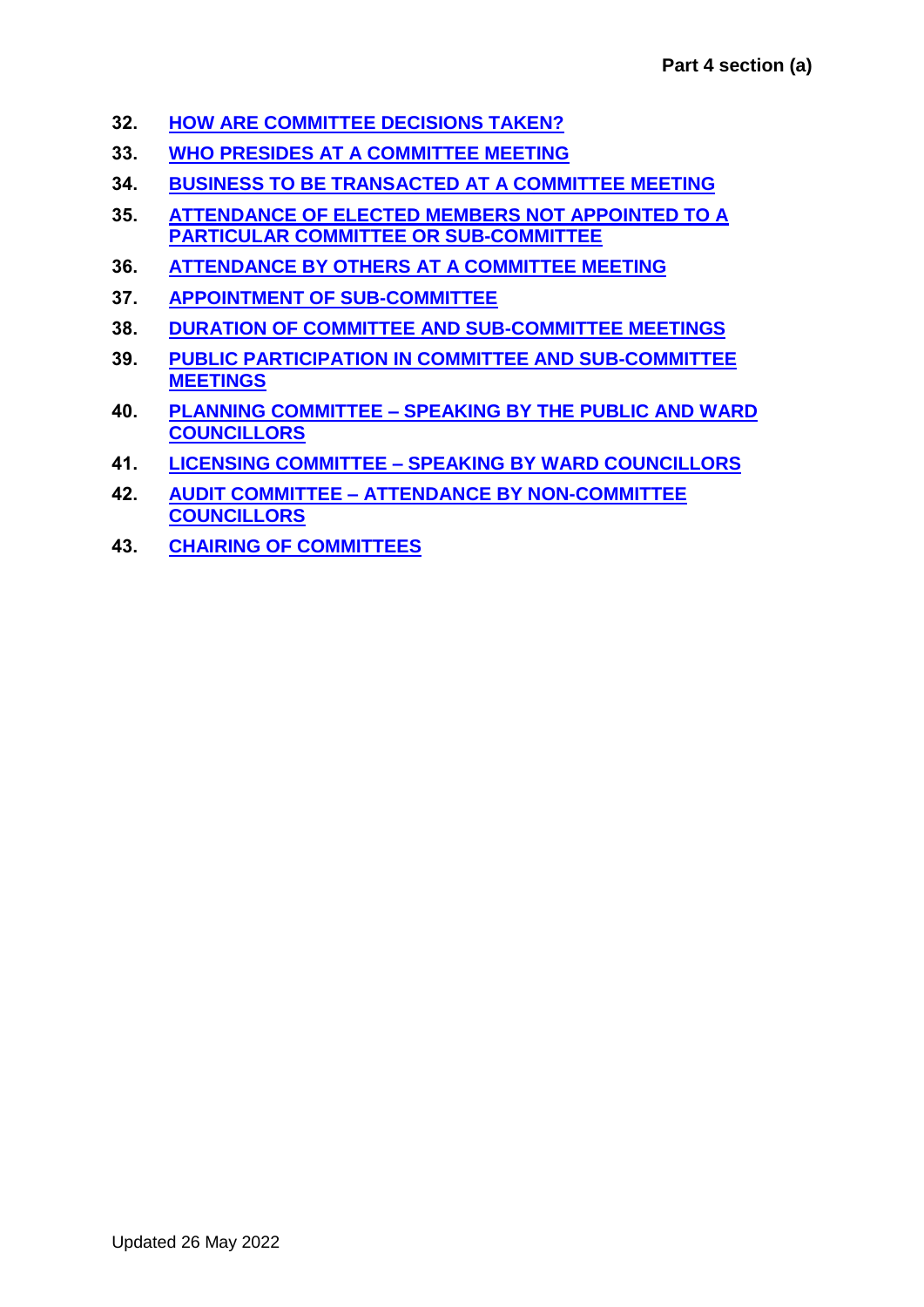These Standing Orders are the rules which apply to meetings of the Council and should be read in conjunction with the Access to Information Procedure Rules and the Budget and Policy Framework Procedure Rules

## <span id="page-2-0"></span>**1. TIME AND PLACE OF MEETINGS**

- **1.1** Meetings of the Council and Committees will normally take place at 7.00pm in the Council Chamber at the Council Offices, Knowle Green, Staines unless otherwise notified by the proper officer in the summons to the meeting.
- **1.2** Meetings of Sub-Committees, Panels, Working and Task Groups will normally take place during the daytime, subject to councillors' availability.

# <span id="page-2-1"></span>**2. NOTICE OF AND SUMMONS TO MEETINGS**

- **2.1** The Chief Executive will notify the public of the time and place of any meeting in accordance with the Access to Information Rules. At least five clear working days before a meeting, (unless the law requires the business to be transacted by a particular date) the Chief Executive will send a summons signed by him/her to every councillor giving the date, time and place of the meeting and specifying the business to be transacted and will be accompanied by any reports which are available.
- **2.2** The Chief Executive may cancel a meeting of the Council or its Committees where the agenda has already been issued if it is considered expedient to do so. The Chief Executive shall not exercise such power without prior consultation with the Mayor or the Committee Chair (as appropriate). Any outstanding business will be held over to the next scheduled meeting on a date to be arranged.

## <span id="page-2-2"></span>**3. CHAIRING OF MEETINGS**

- **3.1** The Mayor, if present, will chair the meeting. If the Mayor is absent the Deputy Mayor will take the chair. If both the Mayor and Deputy Mayor are absent, the councillors present will elect a councillor to take the Chair for the meeting.
- **3.2** The references to the Mayor also include the Chair of any Committee or Sub-Committee and references to Deputy Mayor also include the Vice-Chair of any Committee or Sub-Committee, unless the matter relates to Council meetings only.
- **3.3** The person presiding at the meeting may exercise any power of duty of the Mayor.

# <span id="page-2-3"></span>**4. QUORUM**

- (a) The quorum of the Council is one quarter of the total number of councillors and no business shall be considered unless a quorum is present.
- (b) If there is no quorum present at the time set for the start of a meeting, the start will be delayed for 30 minutes and if a quorum is still not present the meeting will stand adjourned to another day.
- (c) If, during the meeting, the Mayor declares that there is no quorum, the meeting will adjourn immediately for up to 10 minutes. If the meeting is not quorate after 10 minutes the meeting will stand adjourned.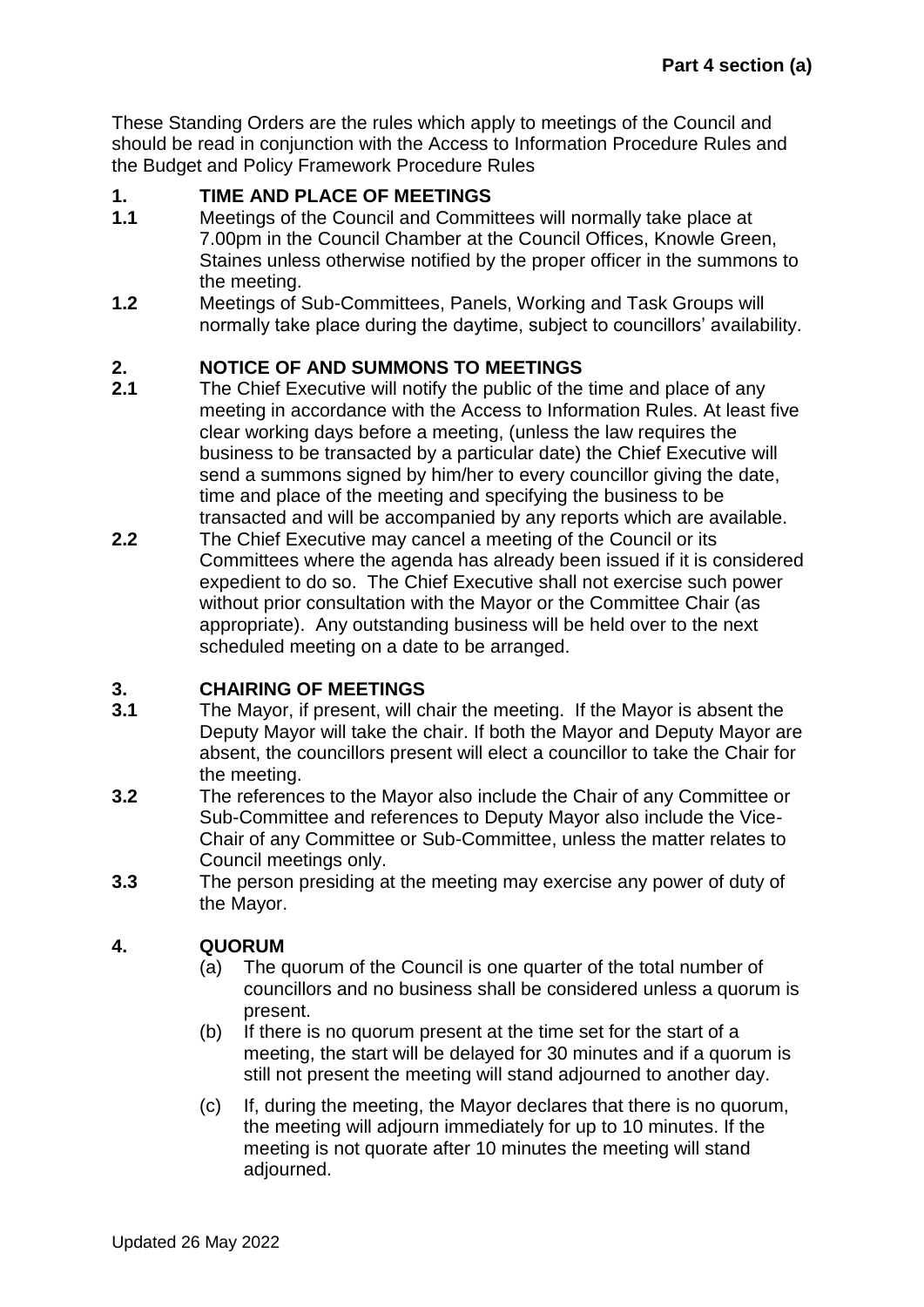(d) Any business remaining shall be dealt with on a date and time fixed by the Mayor or if a date and time is not found, at the next ordinary meeting of the Council.

### <span id="page-3-0"></span>**5. DURATION OF MEETING**

- **5.1** The Chief Executive or his representative at any Council meeting will indicate to the councillors present when any meeting has lasted for 3 hours.
- **5.2** Unless the majority of councillors present then agree that the meeting should continue, it will automatically be adjourned. Any business not considered will be considered at a time and date fixed by the Mayor. If the Mayor does not fix a date the remaining business will be considered at the next ordinary meeting.

### <span id="page-3-1"></span>**6. ORDINARY MEETINGS**

- **6.1** Ordinary meetings of the Council will take place in accordance with a programme decided at, or before, the Council's annual meeting or as otherwise agreed from time to time by the Council.
- **6.2** The Council will sing the National Anthem, led by the Mayor, at the commencement of proceedings, or at such point in the proceedings as the Mayor may otherwise direct.
- **6.3** The agenda at an ordinary Council meeting will normally be to:-
	- (a) Elect a person to preside if neither the Mayor or Deputy Mayor are present (see Standing Order 3.1)
	- (b) Receive any apologies for absence
	-
	- (c) Approve the minutes of the last meeting<br>(d) Receive any declarations of interest from Receive any declarations of interest from councillors
	- (e) Receive any announcements from the Mayor, Leader (or his nominated spokesperson), Committee Chairs and/or the Chief Executive
	- (f) Receive questions from members of the public and hear the Leader or other appropriate councillor provide answers
	- (g) Receive petitions; (See Standing Order 15)
	- (h) Deal with any business from the last Council meeting
	- (i) Deal with referrals from Service Committees in accordance with Standing Orders 32.4 and 32.5
	- (j) Deal with any recommendations from the Committees
	- (k) Receive reports from the Committee Chairs and any questions arising from those reports
	- (l) Receive reports about and hear questions and answers on the business of joint arrangements and external organisations
	- (m) Consider motions
	- (n) Hear the Leader or his nominee or appropriate Committee Chairs answer any questions from councillors on matters generally affecting the Borough or for which their committee has responsibility; and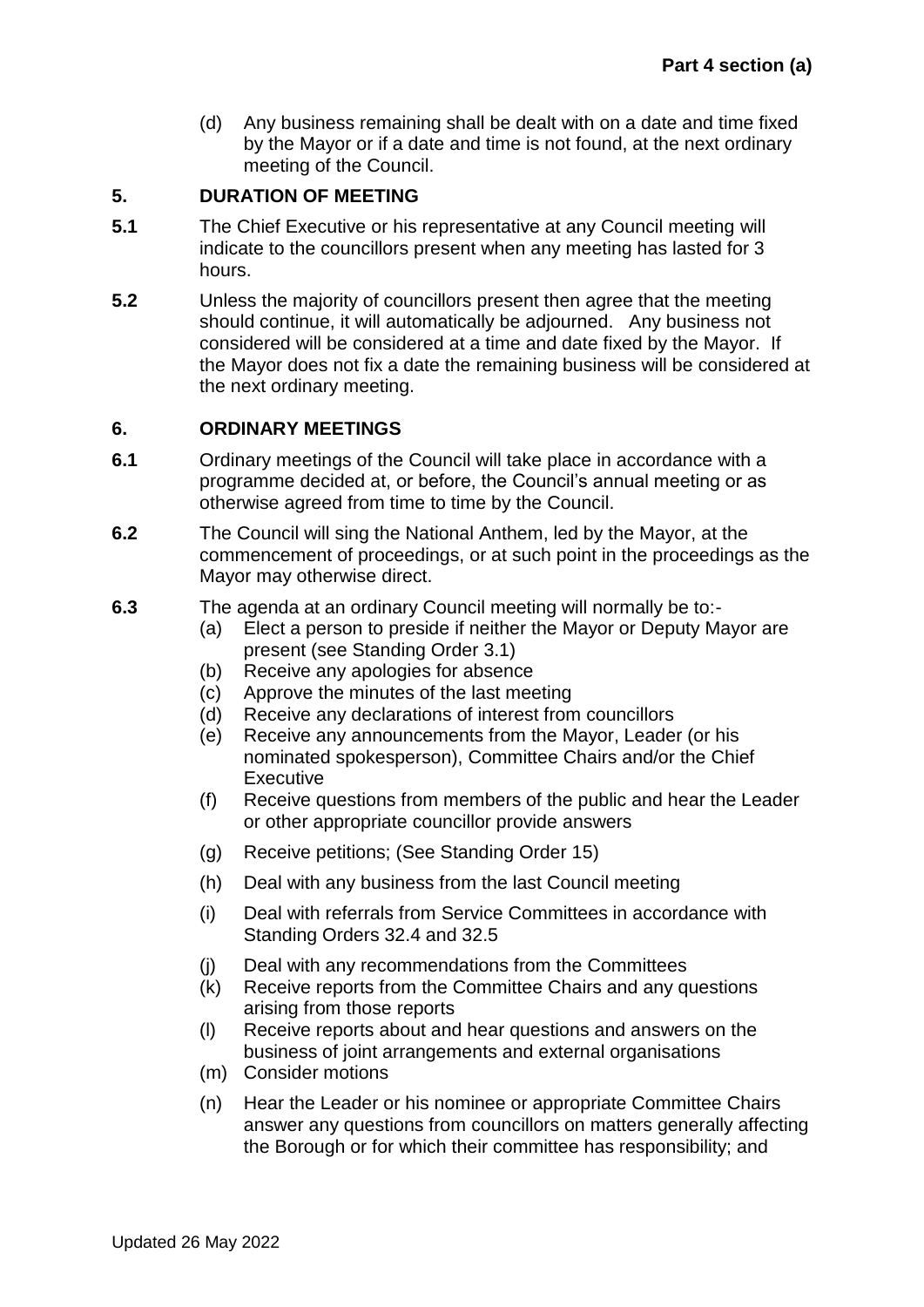(o) Consider any other business specified in the summons to the meeting.

# <span id="page-4-0"></span>**7. EXTRAORDINARY MEETINGS**

# **7.1 Calling Extraordinary Meetings**

Those listed below may request the Chief Executive to call Council meetings in addition to ordinary meetings of the Council:

- <span id="page-4-2"></span>(a) The Council by resolution
- (b) The Mayor
- (c) The Monitoring Officer; and
- (d) Any five councillors if they have signed a requisition presented to the Mayor and the Mayor has refused to call a meeting or has failed to call a meeting within seven days of the presentation of the requisition.

# **7.2 Date of Extraordinary meeting**

When considering a requisition, the Mayor shall decide, in consultation with the Chief Executive whether the meeting should be called on the same date as the next scheduled ordinary meeting of the Council or an alternative date in wholly exceptional circumstances.

# **7.3 Business**

The business at an extraordinary meeting will be confined to consideration of the specific issue(s) for which it was called.

# <span id="page-4-1"></span>**8. ANNUAL MEETING**

## **8.1 Timing and business**

In a year when there is an ordinary election of councillors, the annual meeting will take place within 21 days of the retirement of the outgoing councillors. In any other year, the annual meeting will take place in May/

**8.2** The Council will sing the National Anthem, led by the Mayor, at the commencement of proceedings, or at such point in the proceedings as the Mayor may otherwise direct.

The Annual meeting will:

- (a) Elect a person to preside if the Mayor is not present
- (b) Elect a councillor to be the Mayor of the Council
- (c) Elect a councillor to be Deputy Mayor of the Council
- (d) Approve the minutes of the last ordinary meeting
- (e) Receive any declarations of interest
- (f) Receive any announcements from the Mayor
- (g) Elect councillors to be the Leader and Deputy Leader for the next municipal year
- (h) Approve a programme of ordinary meetings of the Council for the year is one has not previously been agreed; and
- (i) Consider any business set out in the notice convening the meeting

# **8.3 Selection of Councillors on Committees and Outside Bodies**

At the Annual meeting, the Council will:

(a) Decide which committees to establish for the municipal year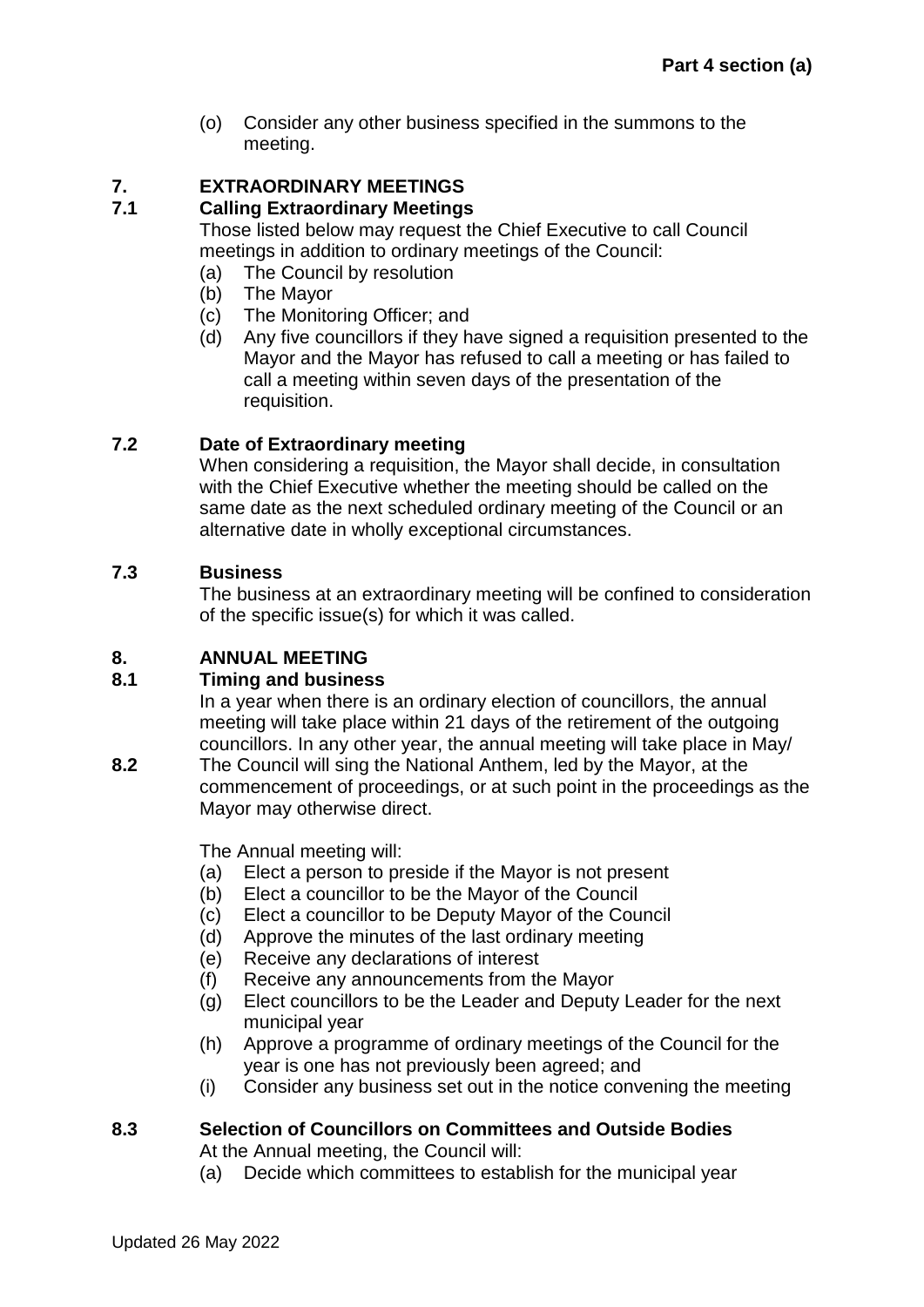- (b) Decide the size and terms of reference for those committees
- (c) Decide the allocation of seats to political groups in accordance with the political balance regulations
- (d) Appoint the Leader and Deputy Leader to be the Chair and Vice-Chair respectively of the Corporate Policy and Resources Committee
- (e) Appoint the Chairs and Vice-Chairs of the other committees on a politically proportionate basis, and where feasible these positions on any one Committee being filled by members from different political groups
- (f) Appoint the Chairs and Vice-Chairs of sub-committees, where necessary
- (g) Receive nominations of Councillors to serve on each committee and those councillors to stand as substitute member on each Committee
- (h) Appoint to such outside bodies not delegated to a Committee, that require a Council decision i.e. Police and Crime Commissioner's Panel and South West Middlesex Crematorium Board
- **8.4** The Council may however decide at subsequent meetings to dissolve committees, alter their terms of reference or appoint new committees.

### **8.5 SPELTHORNE JOINT COMMITTEE MEMBERSHIP**

The Spelthorne Borough Council representative appointed to the office of Chairman or Vice-Chairman may not also be a Surrey County Councillor.

### <span id="page-5-0"></span>**9. SUBSTITUTE MEMBERS OF COMMITTEES AND SUB-COMMITTEES**

**9.1** A Councillor may nominate another Councillor of his or her own political group to act as a substitute in the absence of the nominating Councillor at a meeting of a committee or sub-committee, in accordance with the Substitution Scheme set out in Part 4(c)

## <span id="page-5-1"></span>**10. MINUTES**

### **10.1 Signing the Minutes**

The Mayor will sign the minutes of a meeting at the next suitable meeting. The Mayor will move that the minutes of the previous meeting be conformed and signed as a correct record. The only part of the minutes that can be discussed is their accuracy.

### **10.2 No Requirement to Sign Minutes of Previous Meeting at Extraordinary Meeting**

Where, in relation to any meeting, the next meeting for the purpose of signing the minutes is a meeting called under paragraph 3 of schedule 12 to the Local Government Act 1972 (an Extraordinary Meeting), then the next following meeting (being a meeting called otherwise than under that paragraph) will be treated as a suitable meeting for the purposes of paragraph 41(1) and (2) of schedule 12 relating to signing of minutes.

### **10.3 Form of Minutes**

Minutes will contain all motions and amendments in the exact form and order the Mayor put them.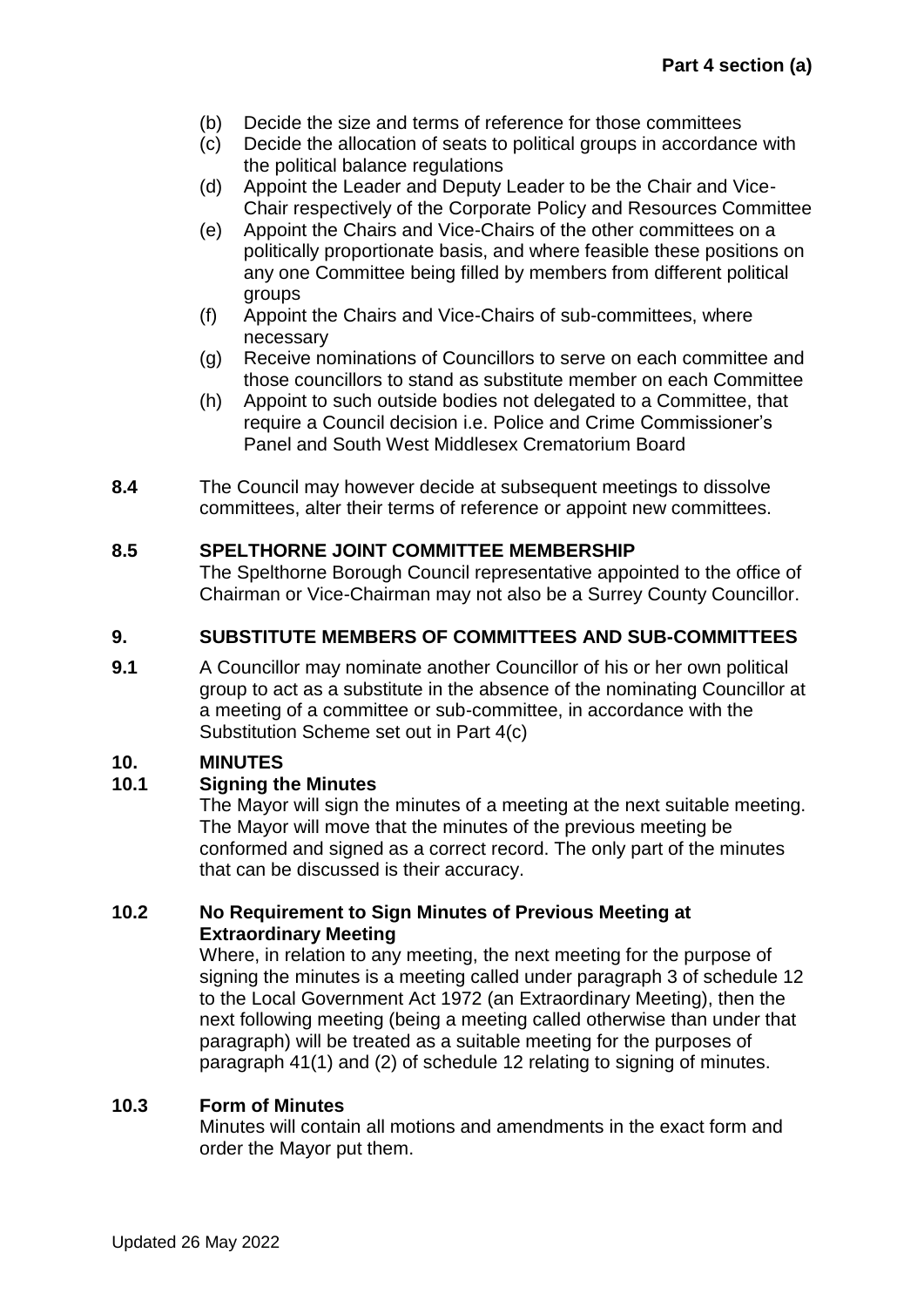# **11. DECLARATION OF INTEREST**

- **11.1** Where in relation to an item on the agenda, a councillor has a **Disclosable Pecuniary Interest,** that interest should be declared at the start of the meeting by giving full details of the interest and the item to which it relates. The councillor must thereafter leave the room when that matter falls to be discussed and take no part in the debate or the vote for that business.
- **11.2** Where in relation to an item on the agenda, a councillor has
	- (a) a **Non-Pecuniary interest** arising under paragraphs 15 and 16 of the Code of Conduct for Councillors and Co-opted Members (the "Members' Code of Conduct") (membership of outside bodies etc.), or,
	- (b) any other **Conflict of Interest**

<span id="page-6-0"></span>then such interest should be declared at the start of the meeting by giving full details of the interest and the item to which it relates. A councillor is not required to leave the room when the item is debated but may do so if, in the opinion of the councillor concerned, it is advisable in all the circumstances of the case. A councillor with such an interest, who has remained for the debate, is entitled to speak and vote on the matter to which it relates.

## <span id="page-6-1"></span>**12. REPORTS OF COMMITTEES**

- **12.1** Where the Committee is reporting a matter which is reserved to Council the relevant Committee Chair (or a member of the relevant committee nominated by the chair of that committee) will introduce the report. The normal rules of debate will apply to any debate on the recommendations.
- **12.2** A Councillor may ask a question on any recommendation from Committees in accordance with standing order 14.1.

## <span id="page-6-2"></span>**13. PUBLIC INVOLVEMENT IN COUNCIL**

### **13.1 General**

Meetings of the Council will allow for a period not exceeding 30 minutes during which time members of the public may ask the Leader or Committee/Sub-Committee Chairs, questions relating to matters over which the Council has powers or duties or which affect the Borough.

# **13.2 Order of Questions**

Questions will be asked in the order received, except that the Mayor may group together similar questions. If more than two questions are submitted by the same person, the third and subsequent questions shall be moved to the end of the agenda item.

### **13.3 Notice of Questions**

A question may only be asked if notice has been given by delivering the question in writing to the Chief Executive no later than 12 noon eight working days prior to the day of the Council meeting. Each question must give the name and address of the questioner and indicate the councillor to whom it is to be put.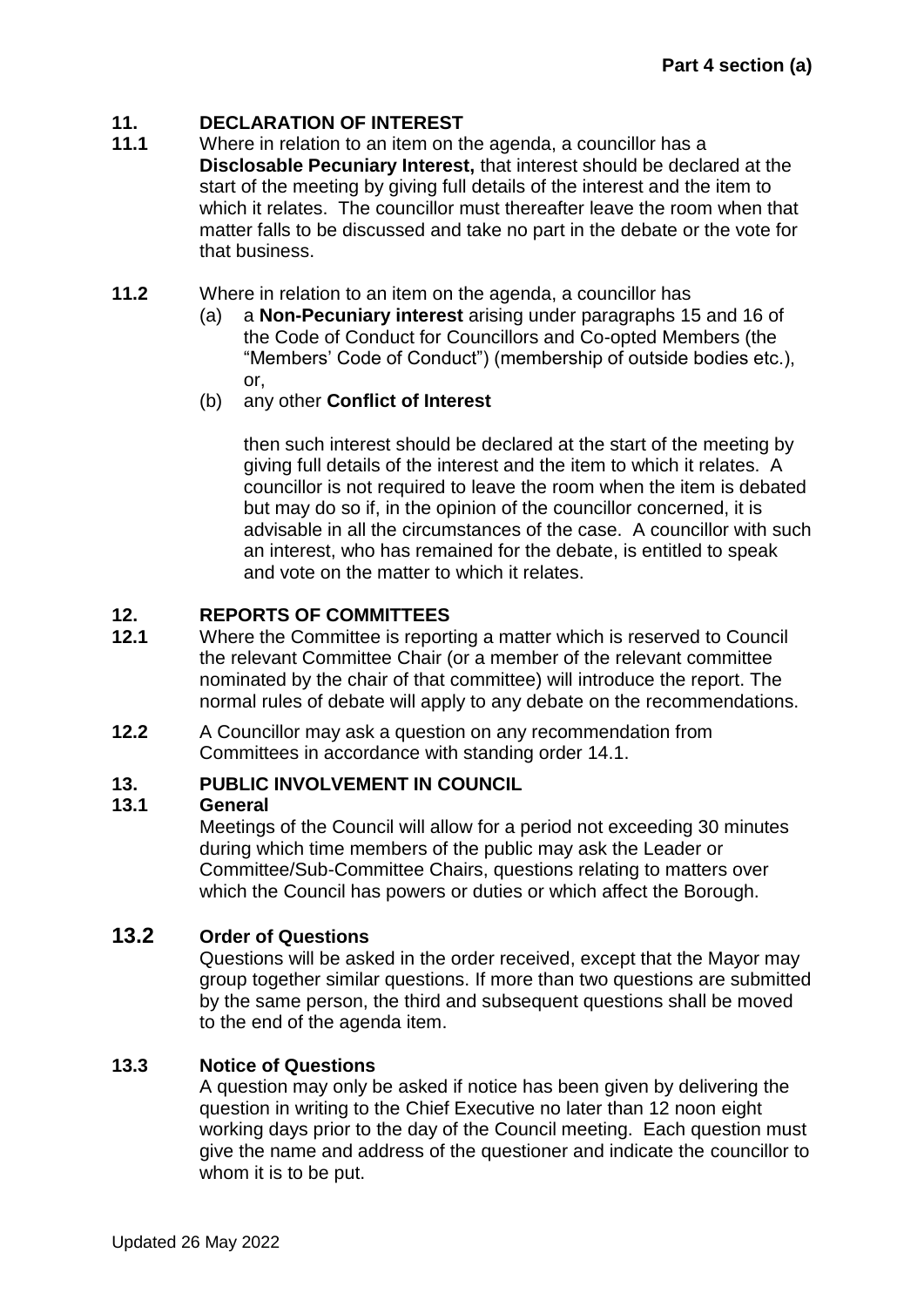## **13.4 Length of Questions**

- a) No question shall exceed 100 words in length in order to allow all members of the public submitting questions to have a fair and equitable opportunity to ask their question within the time allotted as stipulated at 13.1. The question may be accompanied by a statement of context which must not exceed 250 words and must be clearly separated from the text of the question. The statement of context and the question will be included in the agenda of the meeting.
- b) The Chief Executive, or his representative, shall request that a question exceeding 100 words in length is re-submitted to meet this requirement, within one working day of the request being made.
- c) Any question that fails to be re-submitted in accordance with 13.4 b) will receive a written response only, within 5 working days of the Council meeting for which it was submitted.

### **13.5 Number of Questions**

A member of the public may not submit more than 4 questions for any Council meeting.

## **13.6 Scope of Questions**

The Chief Executive may reject a question if it:

- (a) Is not about a matter for which the Council has a responsibility or which affects the Borough;
- (b) Is defamatory, frivolous or offensive; or
- (c) Requires the disclosure of confidential or exempt information.

## **13.7 Record of Questions**

The Chief Executive will keep a record of each question and will, on receipt, send a copy of the question to the Councillor to who it is to be put. Rejected questions will include reasons for rejection.

Questions, (and statements of context) including those dealt with under Standing Order 13.4c), and the answers given will be recorded in the minutes of the meeting.

### **13.8 Asking the Question at the Meeting**

The Mayor will invite the questioner to put the question to the councillor named in the notice. If a questioner who has submitted a written question is unable to be present, they may ask the Mayor to put the question on their behalf. The Mayor may ask the question on the questioner's behalf and indicate that a written reply will be given or decide, in the absence of the questioner, that the question will not be dealt with.

### **13.9 Supplementary Question**

No supplementary questions will be allowed.

### **13.10 Written Answers**

Any question which cannot be dealt with during public question time,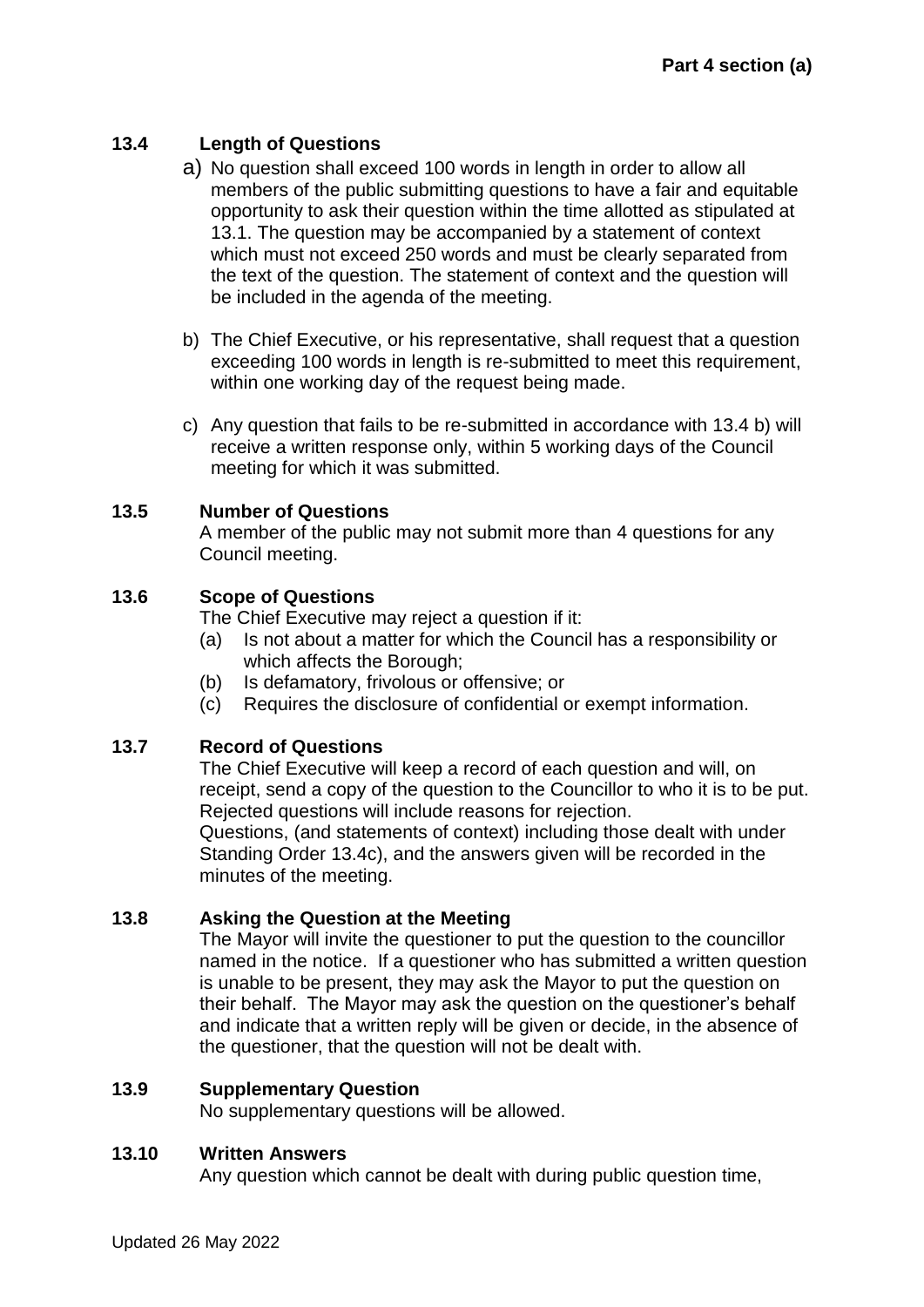either due to lack of time, or the non-attendance of the councillor to whom it was to be put, or because not all the information was available, will be dealt with by a written answer.

### **13.11 Reference of Question to a Committee or Sub-Committee**

Unless the Mayor decides otherwise, no discussion will take place on any question, but any councillor may move that a matter raised by a question be referred to a Committee or Sub-Committee. Once seconded, such a motion will be voted on without discussion.

### <span id="page-8-0"></span>**14. QUESTIONS BY COUNCILLORS**

#### **14.1 General**

Provided that the Chief Executive has received a copy of the question to be asked before 12 noon seven working days prior to the day of the Council meeting, a councillor may at any ordinary Council meeting

- (a) ask the Leader or the relevant Chair of any Committee or Sub-Committee, about an issue in the councillor's ward; or
- (b) ask the Leader or the relevant Chair of any Committee or Sub-Committee about some issue in which the Council has powers or duties or which affects the Borough; or
- (c) ask the Chair of a Committee about something for which their Committee has responsibility.

#### **14.2 Procedure on questions**

Subject to Standing Order 14.3, every question shall be put and answered without discussion, but the councillor putting the question may ask one supplementary question,

The supplementary question must be one which either directly arises out of the answer given or is required to clarify some part of the answer. The person tow home any question has been put may either:

- (a) give a direct answer; or
- (b) where the desired information is in a publication of the Council or other published work, refer the questioner to that publication or
- (c) where the reply cannot conveniently be given orally, give a written answer circulated within 7 days.

#### **14.3 Written Answers**

Where the Mayor considers that:

- (a) a question, or the likely answer to a question, is, or is likely to be excessively long, or
- (b) that the number of questions at a meeting is excessive; or
- (c) that the amount of other business to be transacted at the meeting demands it.

then the Mayor may direct that any question and answer shall be given in writing without being read aloud at the meeting

**14.4** Where the Mayor directs written questions and answers in advance of the meeting, the question and answer shall be made available in writing at the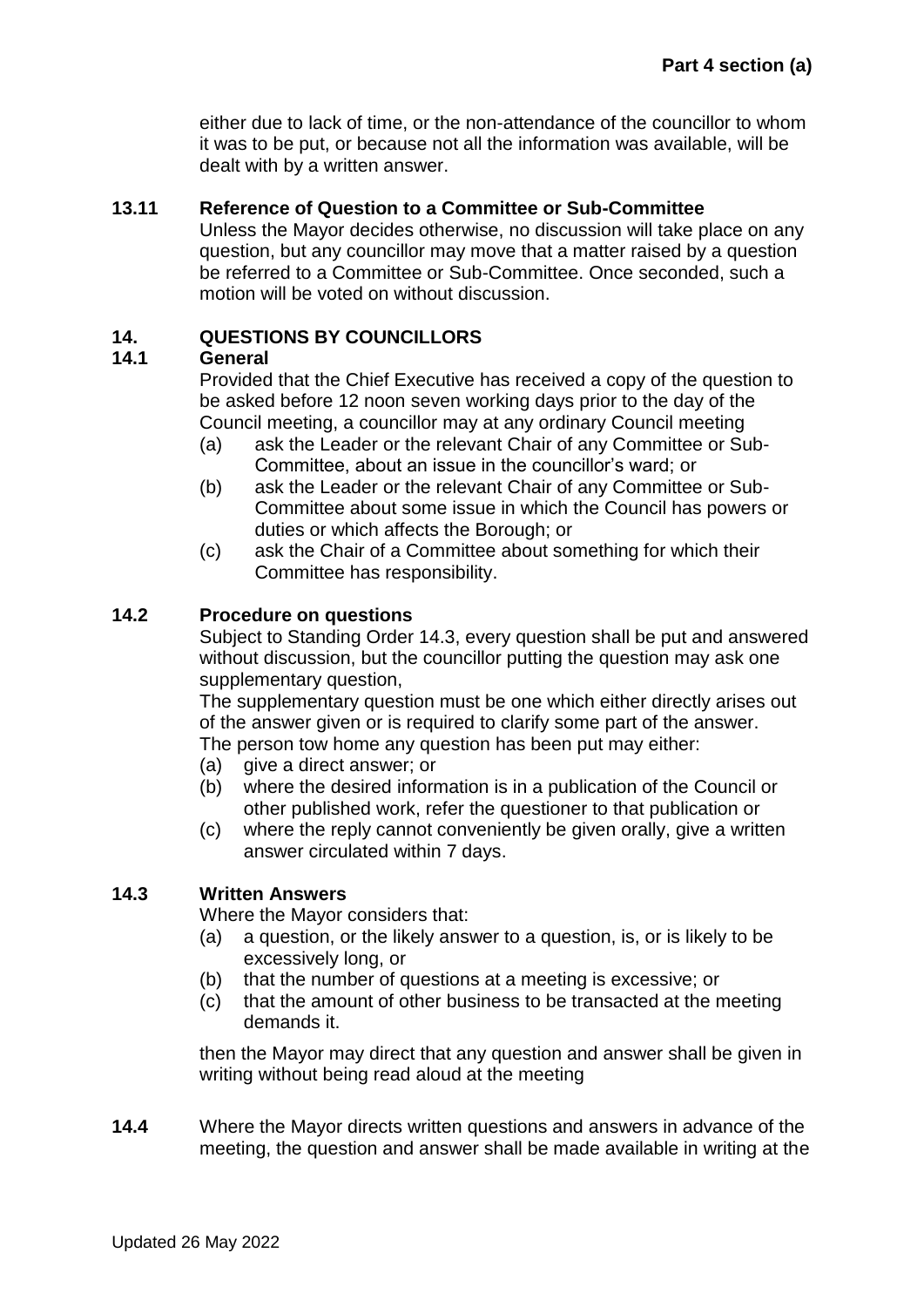meeting and shall be incorporated within the minutes of the meeting.

**14.5** Nothing within Standing Order 14.3 shall prevent a councillor from putting a supplementary question at the meeting, except that the Mayor may direct any supplementary question to be answered in writing at a later date to enable a properly considered response to be given where the councillor to whom the question was put cannot reasonably be expected to have the level of information at hand to answer the point without prior notice.

### <span id="page-9-0"></span>**15. PRESENTATION OF PETITIONS TO THE COUNCIL**

- **15.1** If a petition is presented and relates to a matter in respect of which the Council has powers or duties or which affects the Borough, and it contains more than 4,500 signatures (1,000 for a single ward issue), it will automatically be referred to Council for debate in accordance with the Petition Scheme.
- **15.2** Presentation of a petition on the following business will not be allowed, as set out in the Petition Scheme:
	- (a) matters which are "confidential" or "exempt" under the Local Government Access to Information Act 1985; or
	- (b) planning applications
	- (c) licensing applications
	- (d) statutory petitions
- **15.3** A petition organiser may present the petition to the Council meeting for no more than 3 minutes, provided that confirmation has been given to the Council's Committees Section at least 10 working days before the meeting.
- **15.4** The Mayor will request any Councillor present at the meeting to move a motion to:
	- (a) take the action the petition requests; or
	- (b) not to take the action requested for reasons put forward in the debate; or
	- (c) note the petition and keep the mater under review; or
	- (d) if the content relates to a matter on the agenda for the meeting the petition be considered when the item is debated; or
	- (e) the petition be referred to the relevant Committee for further consideration.
- **15.5** Once the motion is seconded the petition will be discussed in accordance with the rules of debate. Any Councillor can move an alternative motion stated in 15.4 which will be seconded and debated as any amended motion.
- **15.6** The petition organiser will receive written confirmation of the decision.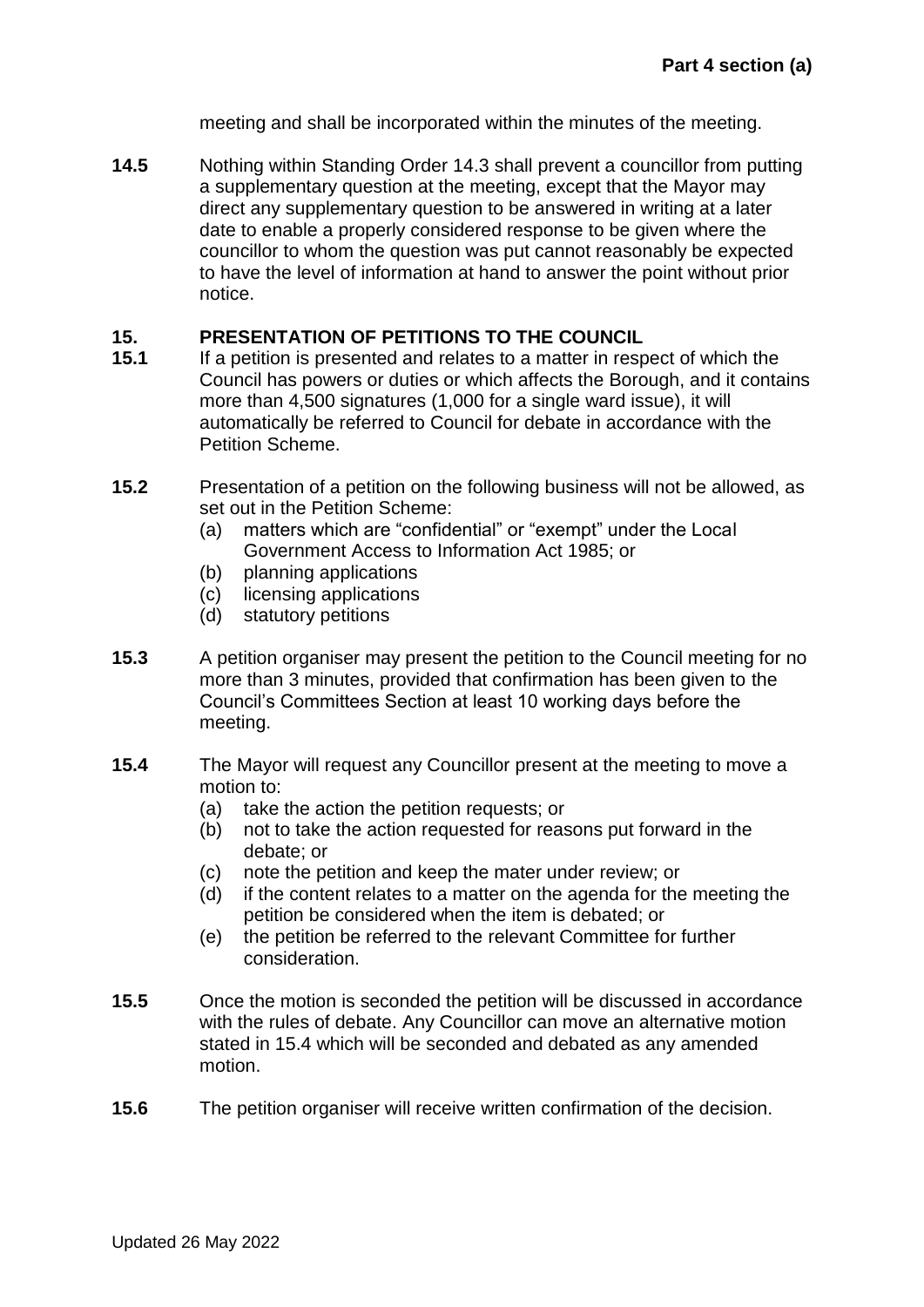### <span id="page-10-0"></span>**16. MOTIONS ON NOTICE**

**16.1** Any councillor may give notice of a motion for consideration at any ordinary meeting of the Council.

### **16.2 Notice**

These will be recorded in a book, open to public inspection.

**16.3** Notice of any motion, except one which under these Standing Orders can be moved without notice, must be given in writing or email to the Chief Executive before 12 noon seven working days prior to the day of the Council meeting. (This will enable the information to be published with the Council agenda)

### **16.4 Motion Set Out In the Agenda**

Motions for which notice has been given will be listed on the agenda in the order in which they are received, unless prior to publication of the agenda the councillor giving notice states, in writing or email, that they propose to move it to a later meeting or withdraw it.

### **16.5 Scope of Motion**

Every Motion must relate to matters in which the Council has powers or duties and must not include declaratory statements relating to matters outside the ambit of the Council. Motions should be about something for which the Council has responsibilities, or which affects the Borough. Motions should be about a single discreet issue and not be in the opinion of the Chief Executive defamatory, frivolous, offensive or otherwise out of order

#### **16.6** Length of Motion

No motion shall exceed 100 words in length.

### **16.7 Motion Not Moved**

If a motion set out in the summons is not moved, either by the councillor who gave notice or by some other councillor on their behalf, it shall, unless the Council agrees otherwise, be treated as withdrawn. The motion may not be moved without fresh notice.

### <span id="page-10-1"></span>**17. MOTIONS WITHOUT NOTICE**

The following motions may be moved without notice and will then be followed by no more than the number of speakers in brackets.

- (a) To appoint a Chairman of the meeting at which the motion is moved (none);
- (b) In relation to the accuracy of the minutes (no limit);
- (c) To change the order of business on the agenda (none);
- (d) To refer something to an appropriate Committee or Sub-Committee (no limit);
- (e) To withdraw a motion (none);
- (f) To extend the time limit for speeches (none);
- (g) To amend a motion (no limit);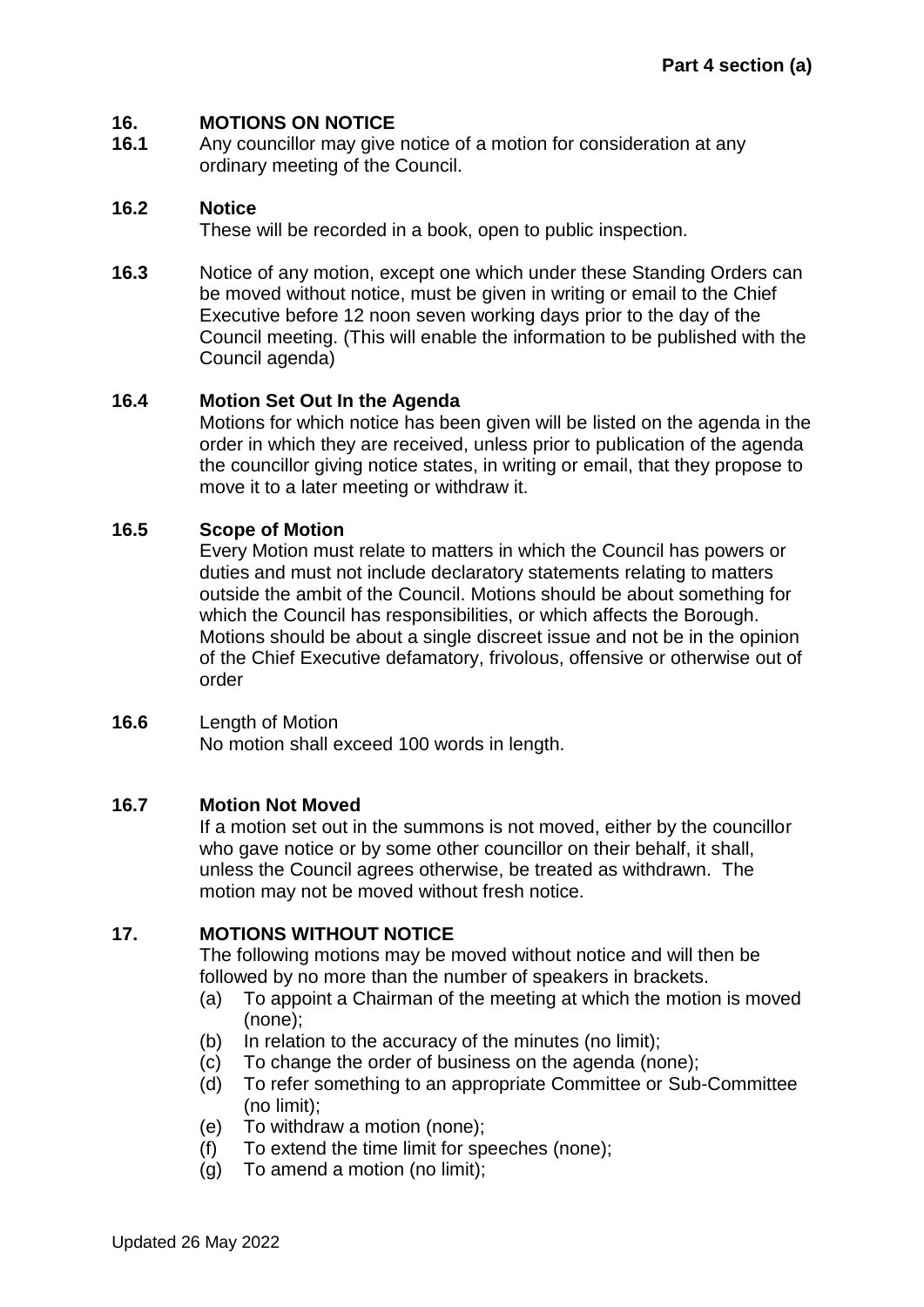- (h) To proceed to the next business (none, except a right of reply in accordance with standing order \*\*);
- (i) That the question be now put (non, except a right of reply in accordance with standing order \*\*);
- (j) To adjourn a debate (none);
- (k) To adjourn a meeting (none);
- (l) To suspend a particular Standing Order (two);
- (m) To exclude the public and press in accordance with the Access to Information Procedure Rules (two)
- (n) To not hear further a councillor named under Standing Order 23.4 or to exclude them from the meeting under Standing Order 23.5 (none)
- (o) To give the consent of the Council where its consent is required by the Constitution (no limit)
- (p) To continue the meeting beyond 3 hours (none)

# <span id="page-11-0"></span>**18. RULES OF DEBATE**

## **18.1 No Speeches until Motion Seconded**

No speeches may be made after the mover has moved a proposal and explained the purpose of it until the motion has been seconded.

## **18.2 Right to Require Motion in Writing**

Unless notice of the motion has already been given, the Mayor may require it to be written down and handed to the Chief Executive before it is discussed.

### **18.3 Seconder's Speech**

When seconding a motion or amendment, a councillor may reserve their speech until later in the debate.

## **18.4 Content and Length of Speeches**

Speeches must be directed to the question under discussion or to a personal explanation or point or order.

No speech may exceed FIVE minutes without the consent of the Mayor and may only exceed ten minutes with the consent of the Council.

### **18.5 When a Member May Speak Again**

A councillor who has spoken on a motion or an amendment may not speak again whilst it is the subject of debate, except:

- (a) In exercise of a right of reply
- (b) On a point of order, or
- (c) By way of personal explanation.

## **18.6 Amendment to Motions**

An amendment to a motion must be relevant to the motion and either be:

- i) To refer the matter to an appropriate Committee or Sub-Committee
- for consideration or reconsideration;
- ii) To leave out words;
- iii) To leave out words and add others; or
- iv) To add words.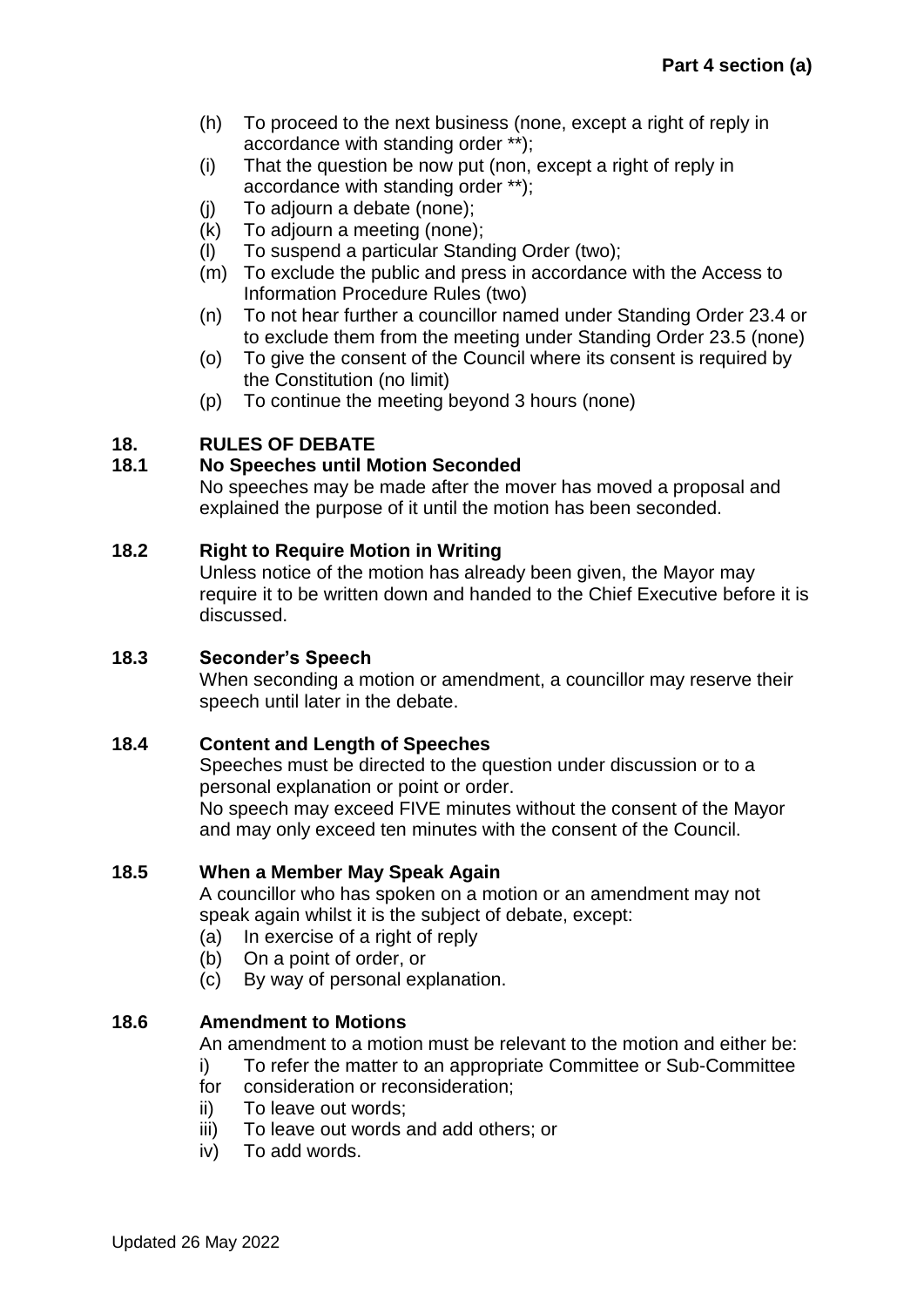- **18.6.1** An amendment which forms the negative of the motion will not be allowed. Councillors should aim to keep the length of the amendment in line with that of the motion, which shall not exceed 100 words in length.
- **18.6.2** The Mayor may require the amendment to be written down and handed to the Chief Executive before it is discussed.
- **18.6.3** Only one amendment may be moved and discussed at any one time.

No further amendment may be moved until the amendment under discussion has been voted on or withdrawn by the mover and seconder. Amendments to motions must be moved at the earliest possible opportunity during the debate.

- **18.6.4** If an amendment is not agreed, other amendments to the original motion can be moved.
- **18.6.5** If an amendment is carried, the motion as amended takes the place of the original motion. This becomes the substantive motion to which any further amendments are moved.
- **18.6.6** After an amendment has been carried, the Mayor will read out the amended motion before accepting any further amendments, or if there are none, or if no member indicates they wish to speak, he/she will put it to the vote.

*A diagram showing how decisions can be made is at Appendix 1.*

### **18.7 Alteration of motion**

- (a) A councillor may alter a motion of which he/she has given notice with the consent of the meeting. The meeting's consent will be signified without discussion;
- (b) A councillor may alter a motion which he/she has moved without notice with the consent of both the meeting and the seconder. The meeting's consent will be signified without discussion.
- (c) Only alterations which could be made as an amendment may be made.

### **18.8 Withdrawal of Motion**

A councillor may withdraw a motion which he/she has moved with the consent of both the meeting and the seconder. The meeting's consent will be signified without discussion. No councillor may speak on the motion after the mover has asked permission to withdraw it unless permission is refused.

### **18.9 Right of Reply**

(a) The mover of a motion has a right to reply at the end of the debate on the motion, immediately before it is put to the vote.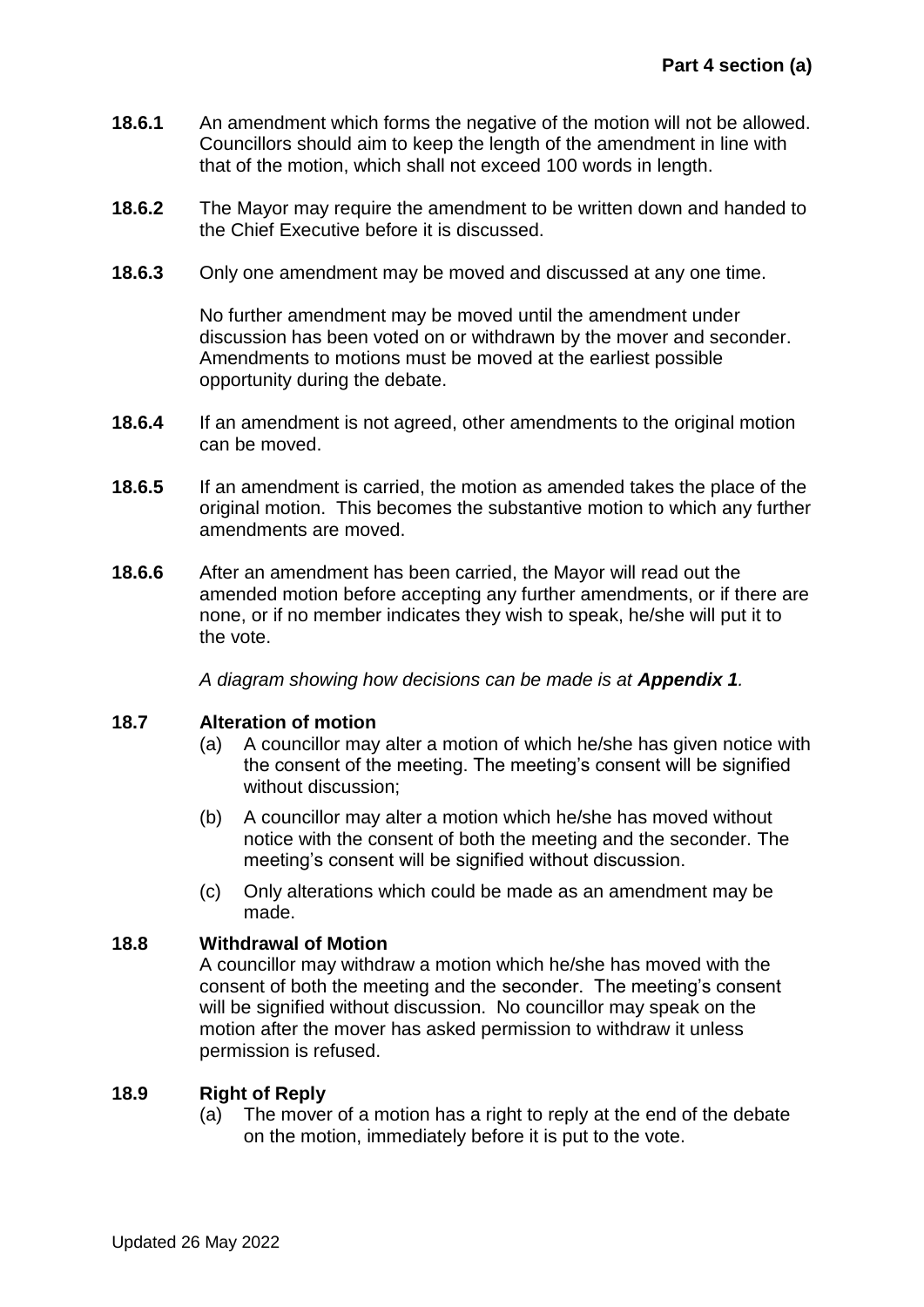- (b) If an amendment is moved, the mover of the original motion has the right of reply at the close of the debate on the amendment, but may not otherwise speak on it.
- (c) If an amendment has already been carried, the mover of that is deemed to be the mover of the substantive motion and therefore has the right of reply at the close of the debate on a further amendment.
- (d) The mover of an amendment has not right of reply to the debate on his or her amendment

### **18.10 Motions Which May Be Moved During Debate**

When a motion is under debate, no other motion may be moved expect the following procedural motions:

- (e) To withdraw a motion;
- (f) To amend a motion;
- (g) To proceed to the next business;
- (h) That the question be now put (if an amendment is being debated, the amendment will be voted on);
- (i) To adjourn a debate;
- (j) To adjourn a meeting
- (k) To exclude the public and press in accordance with the Access To Information Procedure Rules; and
- (l) To not hear further a councillor names under Standing Order 23.4 or to exclude them from the meeting under Standing Order 23.5; and
- (m) That the meeting continue beyond 3 hours in duration.

### **18.11 Closure motions**

A councillor may move, without comment, the following motions at the end of a speech of another councillor;

- (n) To proceed to the next business;
- (o) That the question be now put;
- (p) To adjourn a debate; or
- (q) To adjourn a meeting.
- **18.11.1** If a motion to proceed to next business is seconded and the Mayor thinks the item has been sufficiently discussed, the Mayor will put the procedural motion to the vote. If it is passed the Mayor will give the mover of the original motion a right of reply before putting the motion to the vote.
- **18.11.2** If a motion that the question be now put is seconded and the Mayor thinks the item has been sufficiently discussed, the Mayor will put the procedural motion to the vote. If it is passed the Mayor will give the mover of the original motion a right of reply before putting the motion to the vote.
- **18.11.3** If a motion to adjourn the debate or to adjourn the meeting is seconded and the Mayor thinks the item has not been sufficiently discussed and cannot reasonably be so discussed on that occasion, the Mayor will put the procedural motion to the vote without giving the mover of the original motion the right of reply.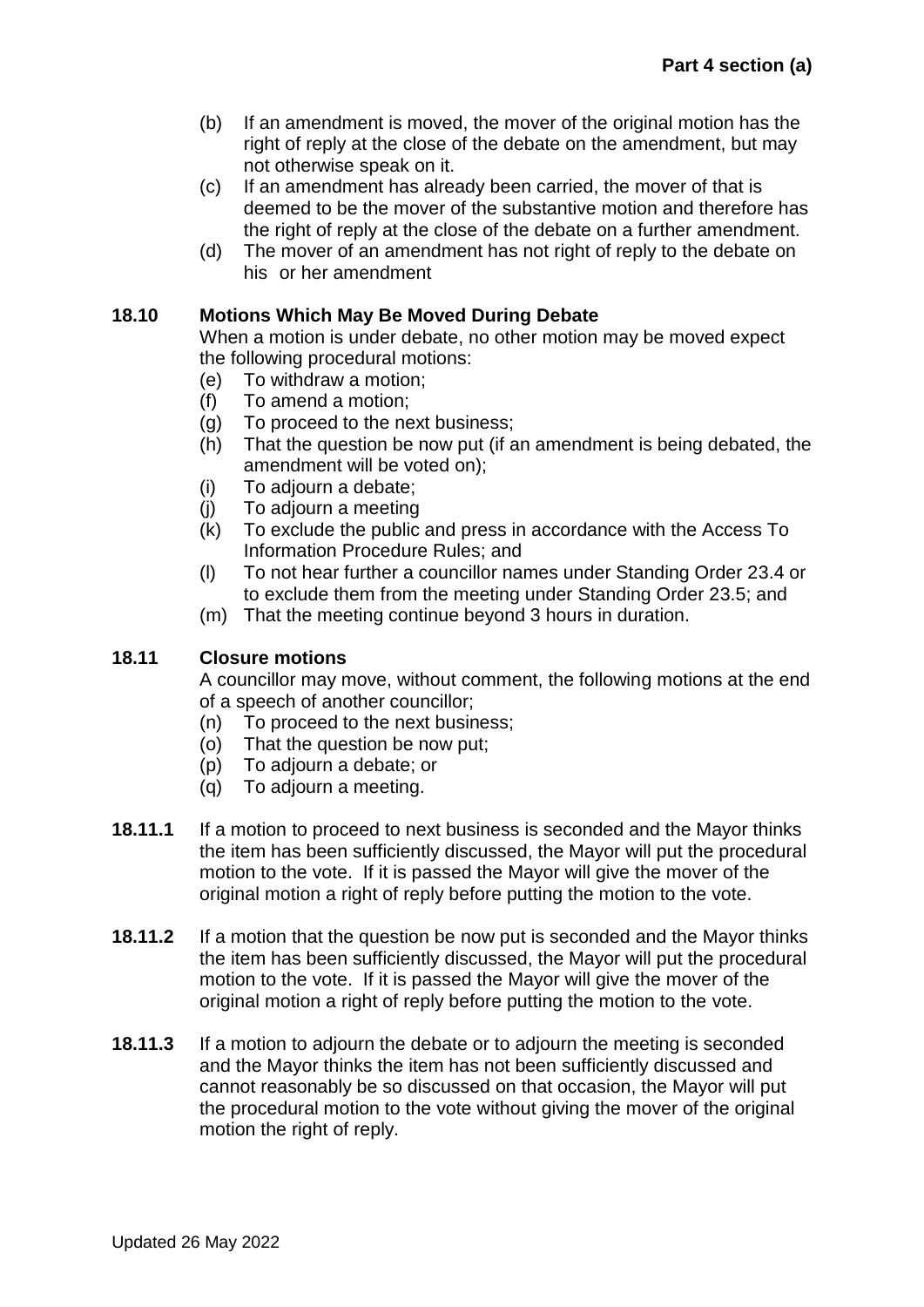### **18.12 Point of Order**

A councillor may raise a point of order at any time. The Mayor will hear them immediately. A point of order may only relate to an alleged breach of these Standing Orders or the law. The councillor must indicate the Standing Order or law and the way in which he/she considers it has been broken. The ruling of the Mayor on the matter will be final.

### **18.13 Personal Explanation**

A councillor may make a personal explanation at any time. A personal explanation may only relate to some material part of an earlier speech by the councillor which may appear to have been misunderstood in the present debate. The ruling of the Mayor on the admissibility of a personal explanation will be final.

### <span id="page-14-0"></span>**19. ANNOUNCEMENTS**

The Mayor, the Leader, Chairs of Committees and the Chief Executive may make announcements of which notice is not required.

## <span id="page-14-1"></span>**20. PREVIOUS DECISIONS AND MOTIONS**

### **20.1 Motion to Rescind A Previous Decision**

A motion or amendment to rescind a decision made at a meeting of Council within the past six months cannot be moved unless the notice of motion is signed by at least twelve councillors.

### **20.2 Motion similar to One Previously Rejected**

A motion or amendment in similar terms to one that has been rejected at a meeting of Council in the past six months cannot be moved unless the notice of motion or amendment is signed by at least twelve councillors. Once the motion or amendment has been dealt with, no one can propose a similar motion or amendment for six months unless it is signed by at least twelve councillors.

### <span id="page-14-2"></span>**21. VOTING**

### **21.1 Majority**

Unless this Constitution provides otherwise, any matter will be decided by a simple majority of those councillors voting and present in the room at the time the question was put.

# **21.2 Voting at Regulatory Committees**

No member at a Regulatory Committee may vote unless they have been present for the entire consideration of the item under discussion.

### **21.3 Chairman's Casting Vote**

If there are equal numbers of votes for and against, the Mayor will have a second or casting vote. There will be no restriction on how the Mayor chooses to exercise a casting vote.

### **21.4 Show of Hands**

Unless a recorded vote is requested, the Mayor will take the vote by show of hands, or if there is no dissent, by the affirmation of the meeting.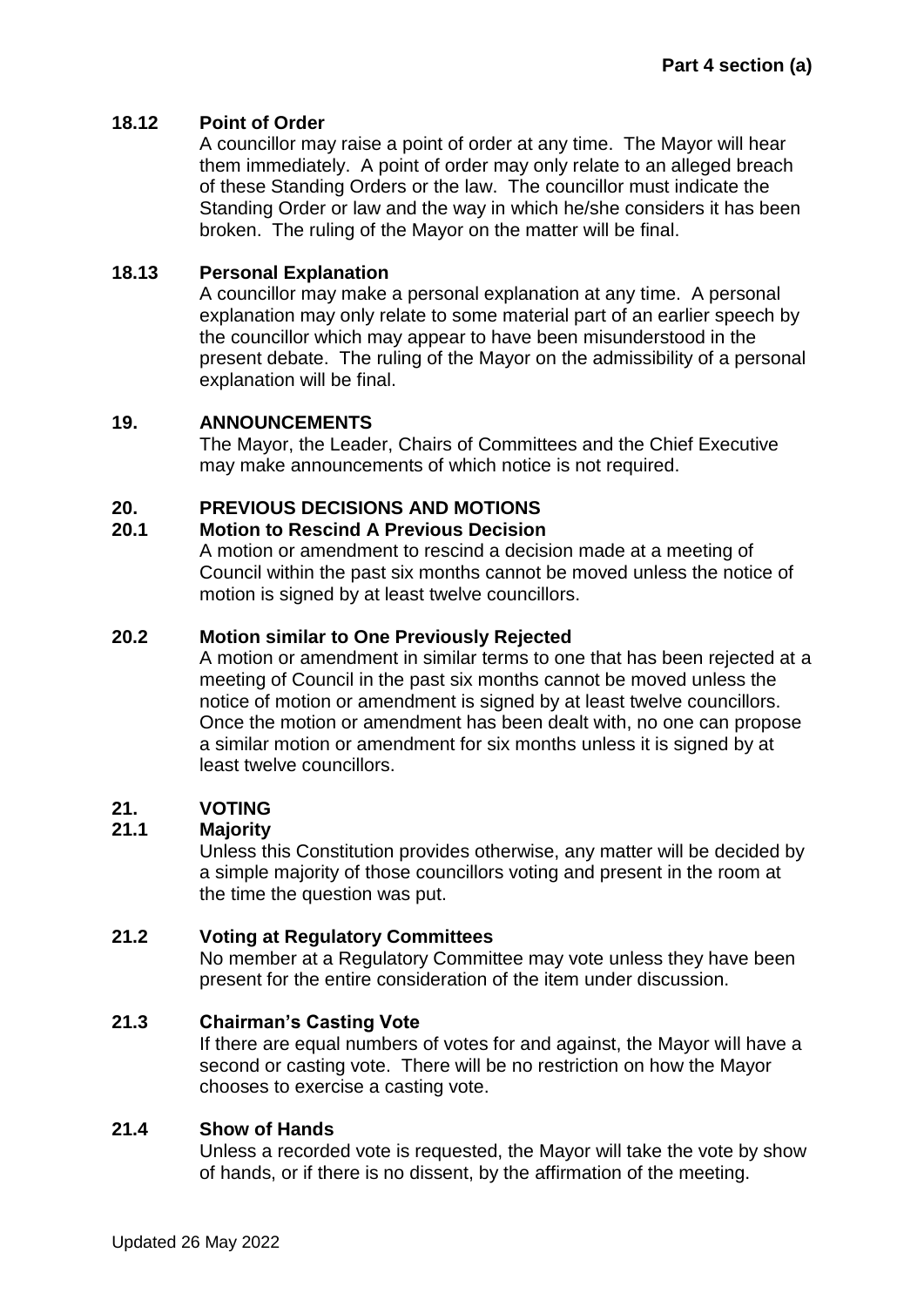## **21.5 Recorded Vote**

- (a) If any councillor present at the meeting requests it before the vote is taken, the names for and against the motion or amendment or abstaining from voting will be taken down in writing and entered into the minutes.
- (b) Where the Council makes a budget decision either (i) a calculation in accordance with the Local Government and Finance Act 1992 or (ii) issues a precept under Chapter 4 of Part 1 of that Act then a recorded vote shall be held. For the avoidance of doubt this applies to proposed amendments as well as to the original and any substantive motion

## **21.6 Right to Require Individual Vote To Be Recorded**

Where any councillor requests it immediately after the vote is taken, their vote will be so recorded in the minutes to show whether they voted for or against the motion or abstained from voting.

# **21.7 Voting on Appointments**

If there are more than two people nominated for any position to be filled and there is not a clear majority of votes in favour of one person, then the name of the person with the least number of votes will be taken off the list and a new vote taken. The process will continue until there is a majority of votes for one person.

In relation to the appointment of Chairs of Committees and in the event of deadlock, the Chair will be elected by drawing lots.

## <span id="page-15-0"></span>**22. OFFICERS SPEAKING DURING DEBATES**

- **22.1** Any Chief Officer or his representative may signify his wish to speak. The Mayor shall then use his discretion to call upon the Officer at an appropriate point during the debate. The subject matter on which an Officer may speak shall be confined to:
	- i) providing relevant information; or

ii) explanation or interpretation of any law, regulation, protocol or procedure

- **22.2** The Mayor may, at his discretion, permit a councillor to seek, through the Chair, the opinion of any Officer present at the meeting on a particular point.
- **22.3** Any Officer may be called upon to speak by the Mayor who shall indicate the subject matter.
- **22.4** Where an Officer is presenting a report of which prior notice has been given, the above rules do not apply, in relation to the presentation.

## <span id="page-15-1"></span>**23. COUNCILLORS' CONDUCT**

## **23.1 Role of Mayor**

The Mayor is required to ensure that the meeting is conducted in a calm atmosphere of decorum.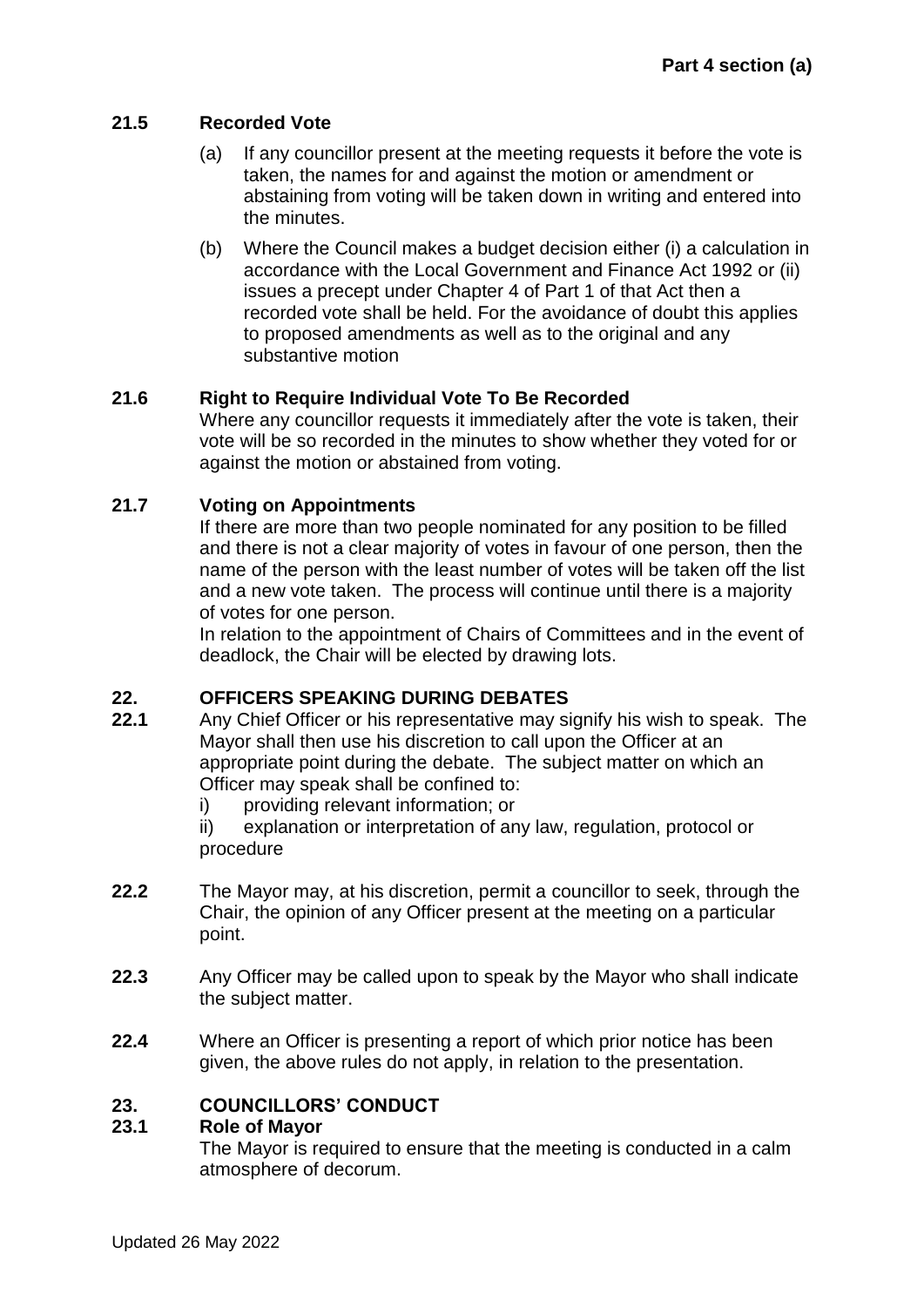### **23.2 Standing to Speak**

When councillors speak at Council they must stand and address the meeting through the Mayor, unless the Mayor's permission has been obtained for the relevant Councillor to remain seated. If more than one councillor stands, the Mayor will ask one to speak and the others must sit. Other councillors must remain seated whilst a councillor is speaking unless they wish to make a point of order or a point of personal explanation.

### **23.3 Mayor Standing**

When the Mayor stands during a debate, any councillor speaking at the time must stop and sit down. The meeting must be silent.

### **23.4 Member Not to Be Heard Further**

If a councillor persistently disregards the ruling of the Mayor by behaving improperly or offensively or deliberately obstructs business, the Mayor may move that the councillor be not heard further. If seconded, the motion will be voted on without discussion.

### **23.5 Member to Leave the Meeting**

If the councillor continues to behave improperly after such a motion is carried, the Mayor may move that either the councillor leaves the meeting or that the meeting is adjourned for a specified period. If seconded, the motion will be voted on without discussion.

### **23.6 General Disturbance**

If there is a general disturbance making orderly business impossible, the Mayor may adjourn the meeting for as long as he/she thinks necessary.

### <span id="page-16-0"></span>**24. DISTURBANCE BY THE PUBLIC**

### **24.1 Removal of Member of the Public**

If a member of the public interrupts or intrudes upon proceedings or otherwise prevents the orderly business of the meeting, the Mayor will warn the person concerned. If they continue to interrupt etc., the Mayor will order their removal from the meeting room.

### **24.2 Clearance of Part of Meeting Room**

If there is a general disturbance in any part of the meeting room open to the public, the Mayor may call for that part to be cleared.

### <span id="page-16-1"></span>**25. EXCLUSION OF PUBLIC**

Members of the public and press may only be excluded either in accordance with the Access to Information Rules in Part 4 of this Constitution or under Standing Order 24 (Disturbance by public).

#### <span id="page-16-2"></span>**26. RECORD OF ATTENDANCE**

All councillors present during the whole or part of a meeting must sign their names on the attendance sheets before the conclusion of every meeting to assist with the record of attendance.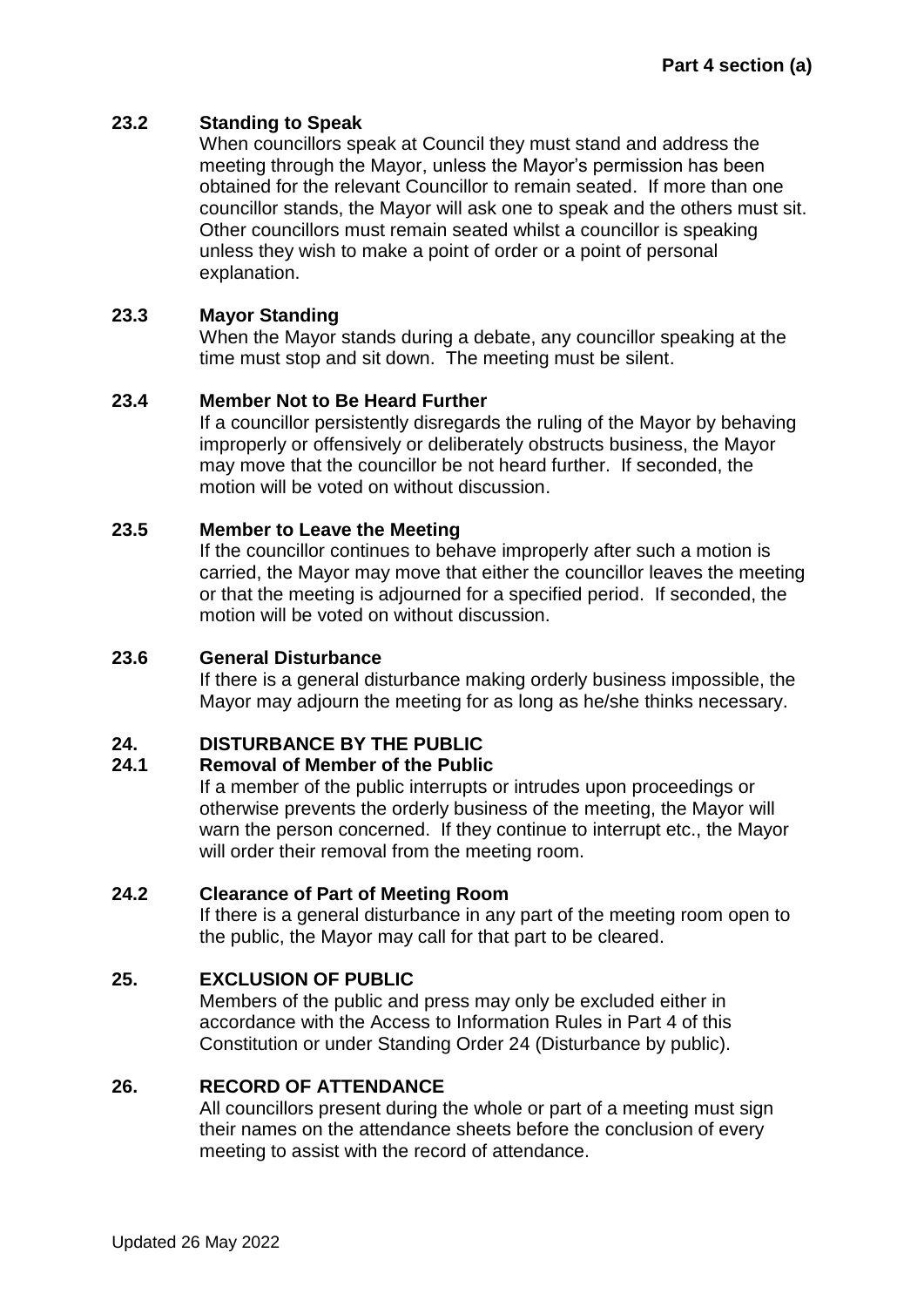# <span id="page-17-0"></span>**27. PHOTOGRAPHY AND AUDIO/VISUAL RECORDING OF MEETINGS**

Audio/visual recording at Council meetings is permitted in accordance with the Openness of Local Government Bodies Regulations 2014 and in accordance with the Council's protocol in part 5 of the Constitution.

### <span id="page-17-1"></span>**28. SUSPENSION AND AMENDMENT OF COUNCIL STANDING ORDERS 28.1 Suspension**

All these Standing Orders except for Standing Orders 10.1 (signing of minutes), 21.6 (enabling a councillor to record their vote) or 38.2 and 38.3 (continuation of meeting beyond 3 hours up to an absolute cut-off of 11pm) may be suspended by motion on notice or without notice if at least one half of the whole number of members of the Council are present. Suspension can only be for the duration of the meeting.

## **28.2 Amendment**

Any motion to add to, vary or revoke these Standing Orders will, when proposed and seconded, stand adjourned without discussion to the next ordinary meeting of the Council to which the Monitoring Officer shall submit a report. Unless prior notice of the proposal has been the subject of consideration and report by the Monitoring Officer and has been placed on the agenda of the meeting.

## <span id="page-17-2"></span>**29. APPLICATION TO ALL COMMITTEES AND SUB COMMITTEES**

All the preceding Standing Orders apply to meetings of Council and to meetings of Committee and Sub-Committees except where different rules apply.

# **ADDITIONAL RULES APPLYING TO COMMITTEES**

## <span id="page-17-3"></span>**30. CALLING OF COMMITTEE MEETINGS**

- **30.1** Each Service Committee shall meet in accordance with a programme of scheduled meetings approved annually by the Council and meetings will normally commence at 7.00pm.
- **30.2** This programme may be amended and additional meetings called as required throughout the year to ensure the efficient conduct of business. Amendments shall be agreed by the Chair of the relevant Committee.
- **30.3** The majority of the Committee or Sub-Committee may call an extraordinary meeting of that Committee or Sub-Committee to consider any matter requiring consideration, which cannot wait until the next ordinary meeting.
- **30.4** The Monitoring Officer or the Section 151 Officer may require the Chief Executive to convene an extraordinary meeting of any Committee or Sub-Committee in pursuance of their statutory duties.

## <span id="page-17-4"></span>**31. PUBLIC OR PRIVATE MEETINGS OF COMMITTEES**

All Committee and Sub-Committee meetings will normally be held in public as set out in the Access to Information Rules unless the consideration of a specific item of business warrants the exclusion of the press and public because it contains exempt or confidential information.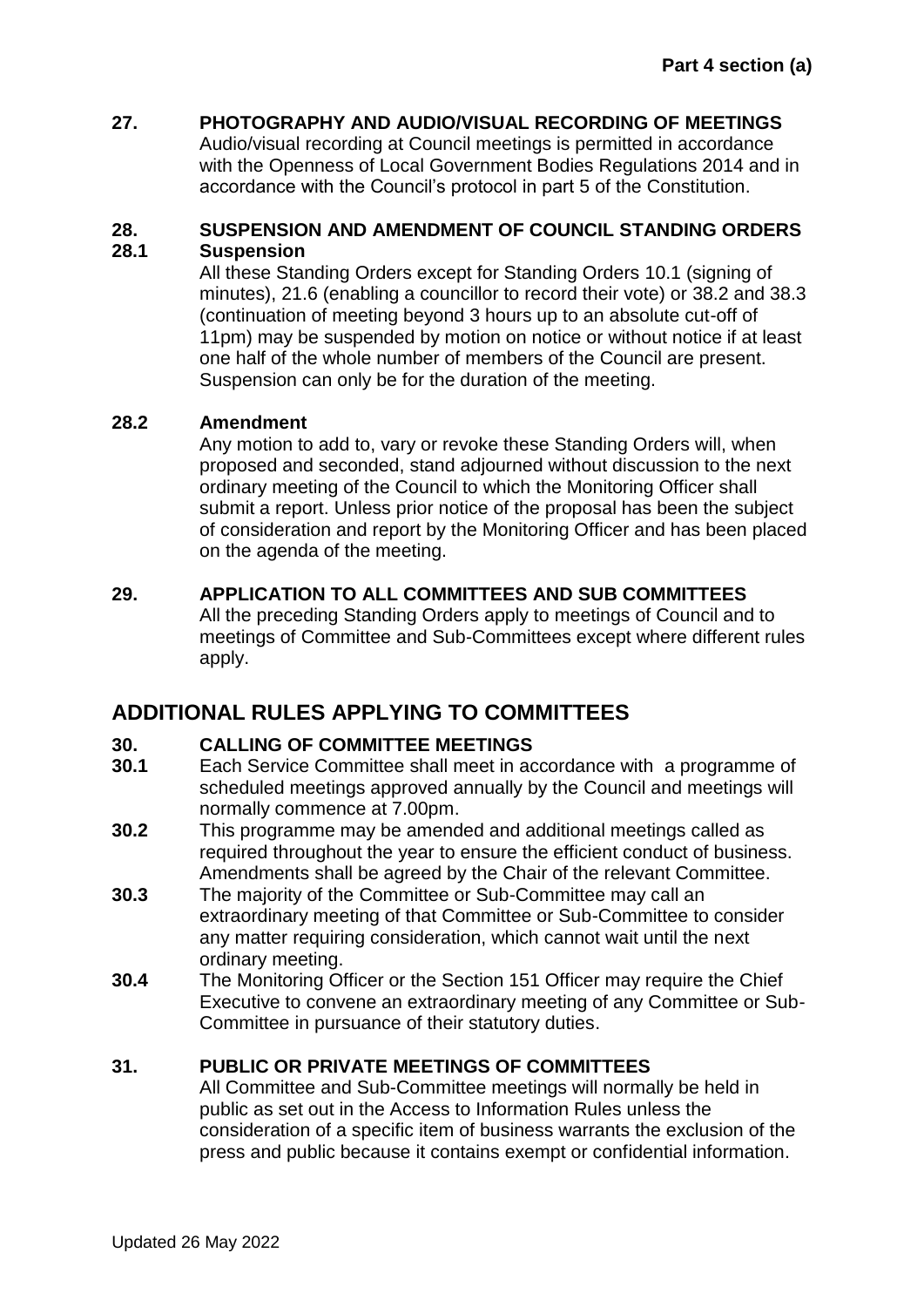### <span id="page-18-0"></span>**32. HOW ARE COMMITTEE DECISIONS TAKEN?**

- **32.1** Formal decisions that have been delegated by the Council to Committees and Sub-Committees will be taken at a meeting convened in accordance with the Access to Information Rules. All Committee and Sub-Committee decisions are collective decisions. No formal decisions may be taken by the Chair of a Committee or Sub-Committee on behalf of the Committee or Sub-Committee.
- **32.2** In taking decisions, Committees and Sub-Committees will accord with the plans and strategies set out in the Council's Budget and Policy Framework and will abide by the protocols in the Constitution.
- **32.3** The Chair of any Committee or Sub-Committee has discretion to deal with the debate on any item on an agenda in a manner other than as prescribed in the Rules of Debate (SO18), and which is appropriate for that item.

### **Referral of decision to parent body**

**32.4** The Committee may pass a resolution at the relevant meeting that the decision on a particular item of business before the Committee shall be referred to the parent body even though it is normally a delegated function. This will not prevent the Committee from debating the matter and making a recommendation.

*Such a request cannot be made if:*

- the item has been identified on the written agenda as the subject of an urgent decision. In this context, urgent decisions are those which:
	- (a) cannot wait until the next scheduled meeting or
	- (b) are defined as 'cannot reasonably be deferred'

The need and reasons for urgency must be included in the report to the Committee.

Or:

- the delay caused by referring the decision to the parent body will lead to breach of a legislative or contractual deadline; or
- the Chair of the meeting is satisfied, having consulted any or all of the Chief Executive, Monitoring Officer, Chief Finance Officer, and other appropriate and available staff, that the Council's interests will be substantially prejudiced by the delay.

A request for a referral made under 32.4 may only be withdrawn by the referring Committee or the Chair of that Committee with the approval of the parent body to which it was referred.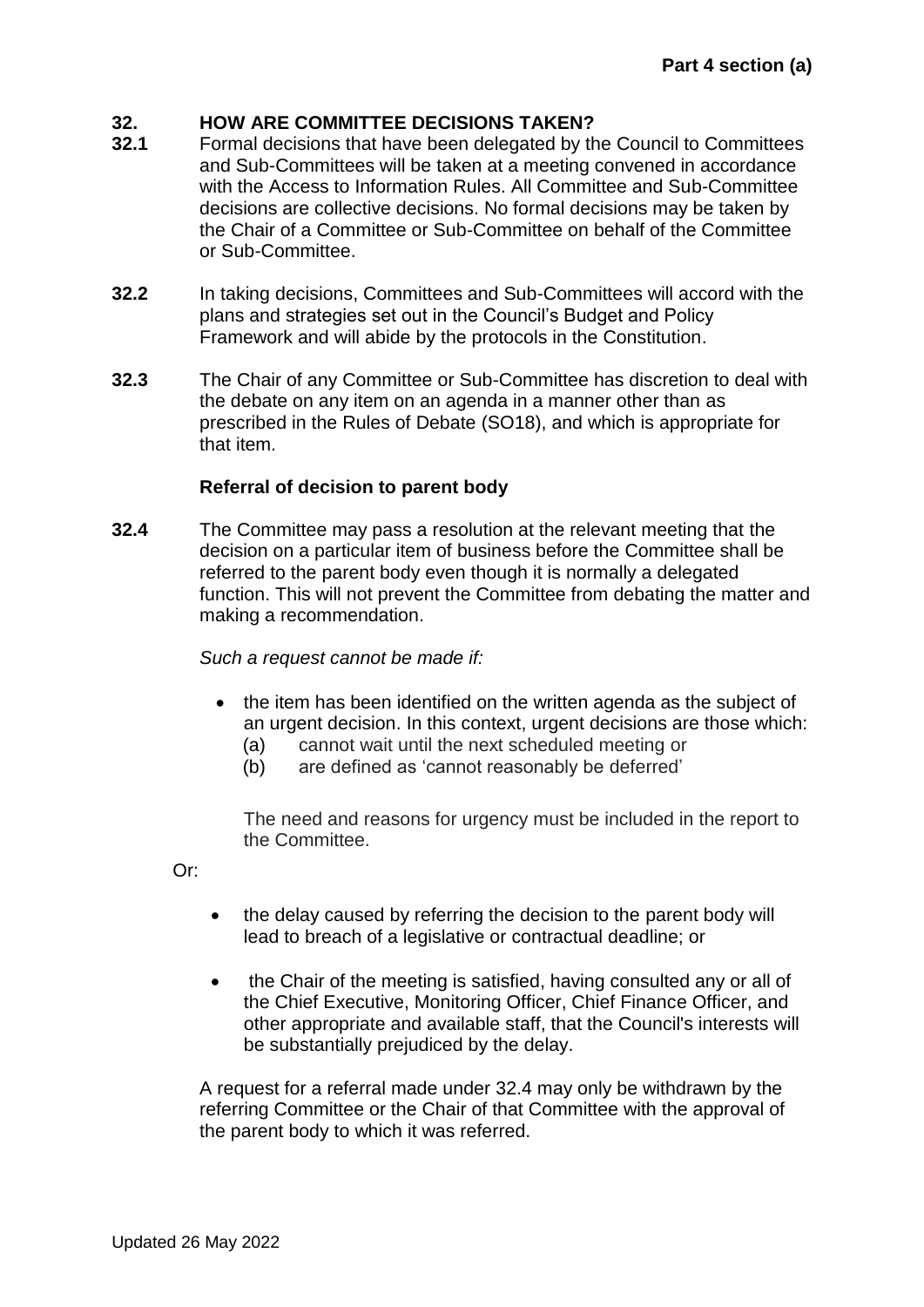### <span id="page-19-0"></span>**33. WHO PRESIDES AT A COMMITTEE MEETING**

The appointed Chair of a Committee or Sub-Committee will preside at any meeting of the relevant Committee or Sub-Committee at which he is present. In the absence of the Chair, the Vice Chair will preside. In the absence of both the Chair and Vice Chair, the meeting will elect a Chair for that meeting only.

### <span id="page-19-1"></span>**34. BUSINESS TO BE TRANSACTED AT A COMMITTEE MEETING**

- **34.1** At each meeting of a Committee or Sub-Committee, the following business will be conducted:
	- (a) Election of a Chair, if necessary;
	- (b) Consideration of the minutes of the previous meeting;
	- (c) Declarations of interest, if any;
	- (d) Representations by members of the public in respect of any matters set out in the agenda will be dealt with using the public speaking rules outlined in this Constitution;
	- (e) Matters arising from the relevant Committee's section of the Council's Forward Plan;
	- (f) Matters requested by any member of the relevant Committee or Sub-Committee or referred to it by the Council
	- (g) Any other matter set out on the agenda requiring a decision or consideration as determined by the relevant Committee or Sub-Committee Chair
- **34.2** At each ordinary meeting of a service committee, two Councillors (who are not members of the Committee) may speak for up to three minutes each on matters specific to their wards.
	- (a) A Councillor may only speak under this procedure rule if they have given notice in writing or by email to the Monitoring Officer and/or Committee Services by no later than 12 noon, five working days before the meeting, indicating the issue on which they wish to speak and the nature of any proposal(s) to be made, and giving sufficient information to enable the relevant Committee Chair or Vice-Chair to provide a considered response.
	- (b) If by the deadline, more than two Councillors have indicated a wish to speak, the Monitoring Officer will draw lots to determine which two should be allowed to do so
	- (c) At the end of each Councillor's speech, the relevant Committee Chair or Vice-Chair (or the nominated spokesperson) will reply, addressing in particular any specific proposals that may have been made.
	- (d) In the absence of the Councillor who had given due notice, either of the other ward councillors may present the issue. If neither is willing/able to do so, a written answer will be produced (based on the information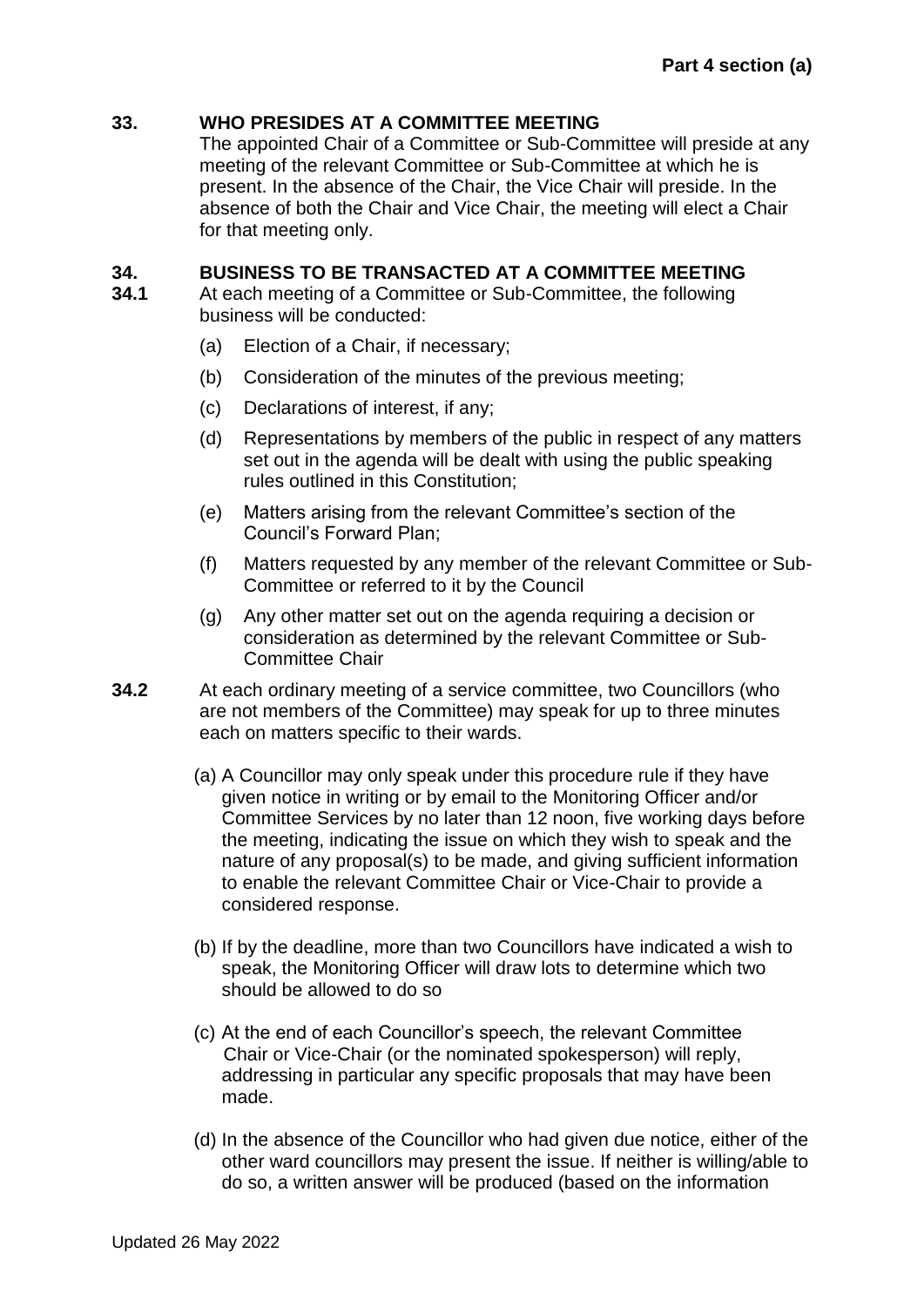provided in accordance with this Standing Order) and included in the minutes of the meeting.

(e) No more than one ward concern item may be presented by any one councillor at any meeting of a committee where ward concerns are listed on the agenda. It is expected that presentation of ward concerns will be shared between councillors representing the ward and that no subject presented as a ward concern may be presented again to the relevant committee within a period of six months.

### <span id="page-20-0"></span>**35. ATTENDANCE OF ELECTED MEMBERS NOT APPOINTED TO A PARTICULAR COMMITTEE OR SUB-COMMITTEE**

Any Councillor may attend a Committee or Sub-Committee of which he is not one of the appointed members. With the permission of the relevant Committee or Sub-Committee Chair, he/she may speak once on each item they request to speak on. The relevant Committee or Sub-Committee must agree for the Councillor to speak more than once on any particular item or to participate in the ensuing debate. The Councillor attending a meeting under this rule is not entitled to vote on any item. Any Councillor wishing to speak at a meeting under the provisions of this standing order must give the relevant committee chair at least 24 hours' notice of their intention to do so.

### <span id="page-20-1"></span>**36. ATTENDANCE BY OTHERS AT A COMMITTEE MEETING**

Following consultation with the relevant Deputy Chief Executive/Group Head, the Chair of the Committee or Sub-Committee may agree to invite individuals other than Councillors and Officers to attend their meetings to discuss issues of local concern or provide expert OPINION.

### <span id="page-20-2"></span>**37. APPOINTMENT OF SUB-COMMITTEE**

- **37.1** All Committees will recommend to the Council the appointment of one or more Sub-Committees with decision-making powers to execute any of the functions delegated by the Council to that Committee.
- **37.2** Membership of Sub-Committees does not need to be restricted to Members of the relevant parent Committee.

### <span id="page-20-3"></span>**38. DURATION OF COMMITTEE AND SUB-COMMITTEE MEETINGS**

- **38.1** The Committee Manager present at the meeting will indicate to the councillors present when any meeting has lasted for 3 hours.
- **38.2** Unless the majority of councillors present then agree that the meeting should continue, subject to an absolute cut-off of 10.30pm, it will automatically be adjourned. Any business not dealt with will be considered at a time and date fixed by the Chair. If the Chair does not fix a date the remaining business will be considered at the next ordinary meeting.
- **38.3** Any Committee or Sub-Committee meeting in session at 10.30pm will automatically be adjourned. Any business not dealt with will be considered at a time and date fixed by the Chair. If the Chair does not fix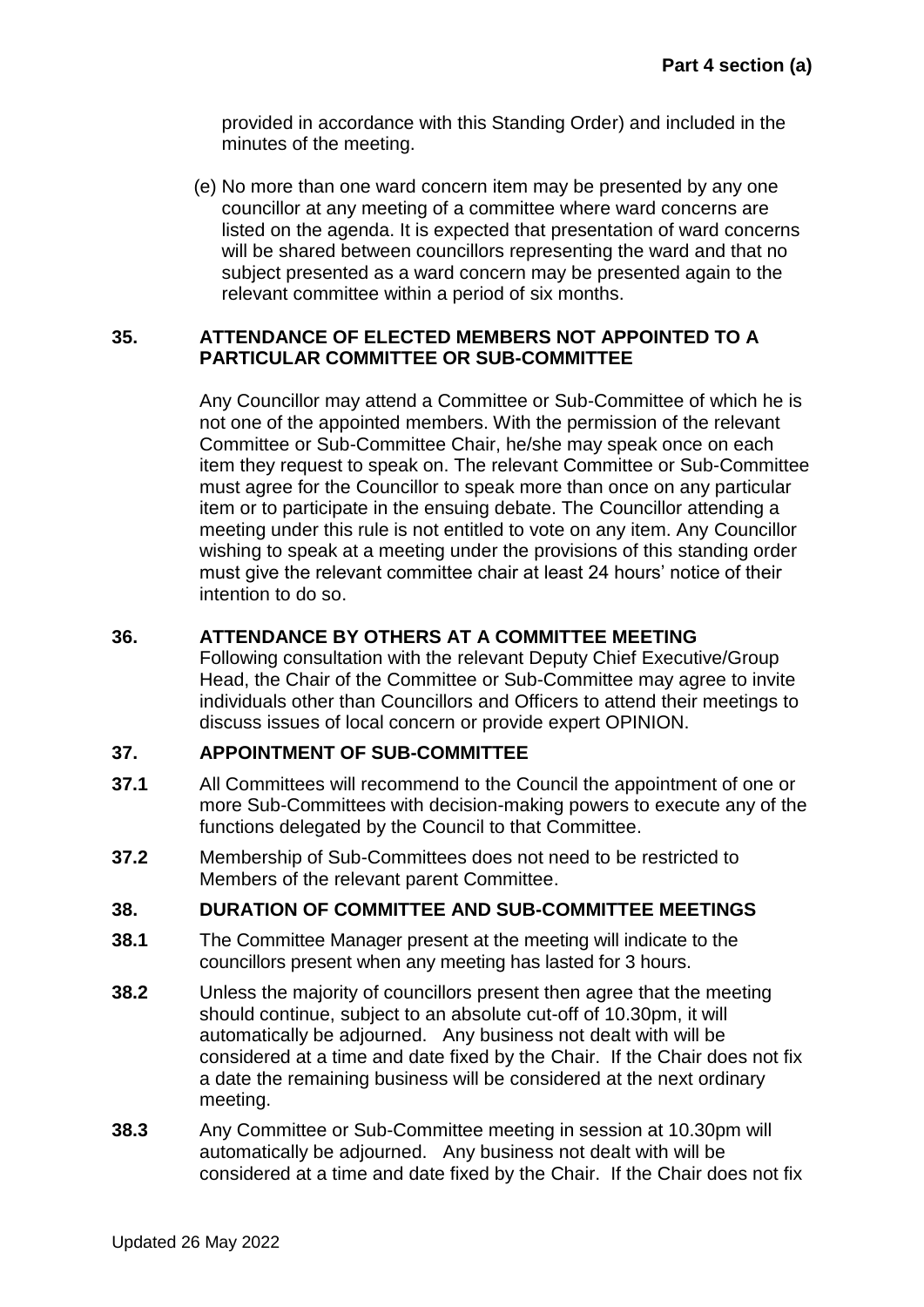a date the remaining business will be considered at the next ordinary meeting.

#### <span id="page-21-0"></span>**39. PUBLIC PARTICIPATION IN COMMITTEE AND SUB-COMMITTEE MEETINGS**

- **39.1** Members of the public who either live or work in the borough are able to participate in Committee and Sub-Committee meetings in accordance with the policies and rules established by the Council from time to time, this includes the ability to submit written questions in accordance with Standing Order 40.
- **39.2** The following Standing Order does not apply to meetings of Planning Committee or Licensing Sub-Committees, which have separate procedures for public participation.

#### <span id="page-21-1"></span>**40. PUBLIC QUESTIONS AT COMMITTEE AND SUB-COMMITTEE MEETINGS**

#### **40.1 General**

Members of the public may ask Committee/Sub-Committee Chairs questions relating to a public item on the agenda for any meeting, at which the question is to be put.

### **40.2 Notice of Questions**

A question may only be asked if notice has been given by delivering the question in writing to the Committee Services section [\(committeeservices@spelthorne.gov.uk\)](mailto:committeeservices@spelthorne.gov.uk) and Monitoring Officer [\(monitoringofficer@spelthorne.gov.uk\)](mailto:monitoringofficer@spelthorne.gov.uk) no later than 5pm five working days prior to the day of the meeting.

**40.3** Each question must give the name and address of the questioner and indicate the agenda item to which it relates.

### **40.4 Scope of Questions**

The Monitoring Officer may reject a question if it:

- a) Is not relevant to an item on the agenda of the meeting to which it is to be put;
- b) Is defamatory, frivolous or offensive; or
- c) Requires the disclosure of confidential or exempt information.

### **40.5 Number of Questions**

The number of questions asked on any one item on an agenda of a Committee/Sub-Committee meeting will be limited to two.

- **40.6** Questions will be asked on a first come first served basis.
- **40.7** Questions that exceed this limit will receive a written response from an officer**.**

#### **40.8 Record of Questions**

The Chief Executive will keep a record of each question and will, on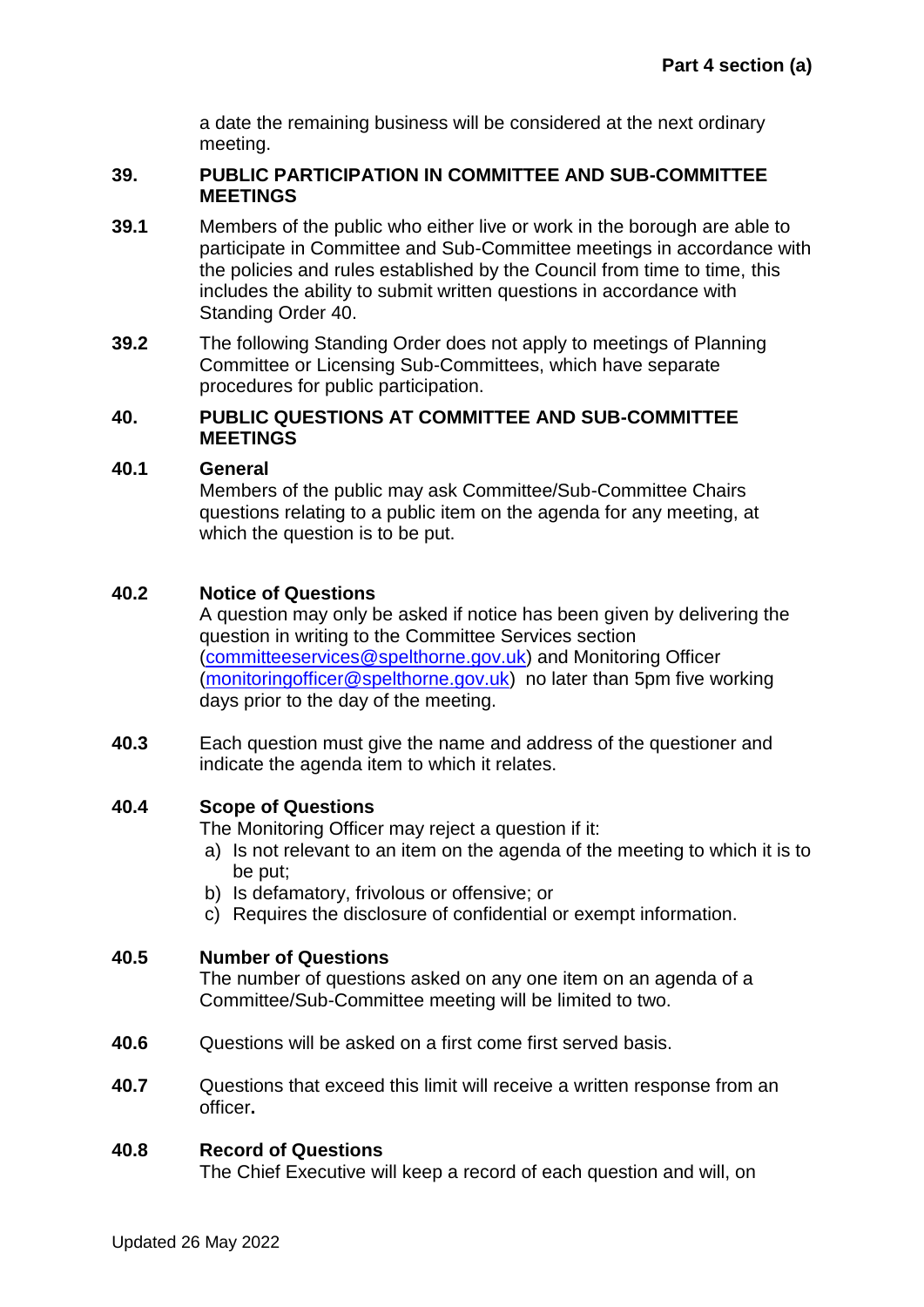receipt, send a copy of the question to the Chair of the Committee/Sub-Committee to which it is to be put. Rejected questions will include reasons for rejection.

**40.9** Questions and the answers given will be recorded in the minutes of the meeting.

#### **40.10 Asking the Question at the Meeting**

The Chair will invite the questioner to put the question at the start of consideration of the relevant agenda item. If a questioner who has submitted a written question is unable to be present, they may ask the Chair to put the question on their behalf. The Chair may ask the question on the questioner's behalf and indicate that a written reply will be given or decide, in the absence of the questioner, that the question will not be dealt with.

#### **40.11 Supplementary Question**

No supplementary questions will be allowed.

#### **40.12 Duplication of Questions**

A question put to a Committee or sub-Committee may not also be asked at a Council meeting, or vice-versa, unless 6 months have elapsed since the question was put.

#### **41. PLANNING COMMITTEE – SPEAKING BY THE PUBLIC AND WARD COUNCILLORS**

- **41.1** The Planning Committee will receive representations from members of the public and applicants in accordance with procedures agreed from time to time by the Committee.
- **41.2** Any councillor may attend meetings of the Planning Committee but must sit separately from the members of the Committee so that it is clear to members of the public who are the members of the Committee.
- **41.3** Any councillor in attendance may, when invited to do so by the Chairman, speak at the meeting in relation to an item relating to his ward provided he/she has notified the Chairman, before the start of the meeting, of his wish to speak on the item.

### <span id="page-22-0"></span>**42. LICENSING COMMITTEE – SPEAKING BY WARD COUNCILLORS**

Any councillor may attend meetings of the Licensing Committee but must sit separately from the members of the Committee so that it is clear to members of the public who are the members of the Committee. Any councillor in attendance may, when invited to do so by the Chairman, speak at the meeting in relation to an item relating to his ward provided he has notified the Chairman, before the start of the meeting, of his wish to speak on the item.